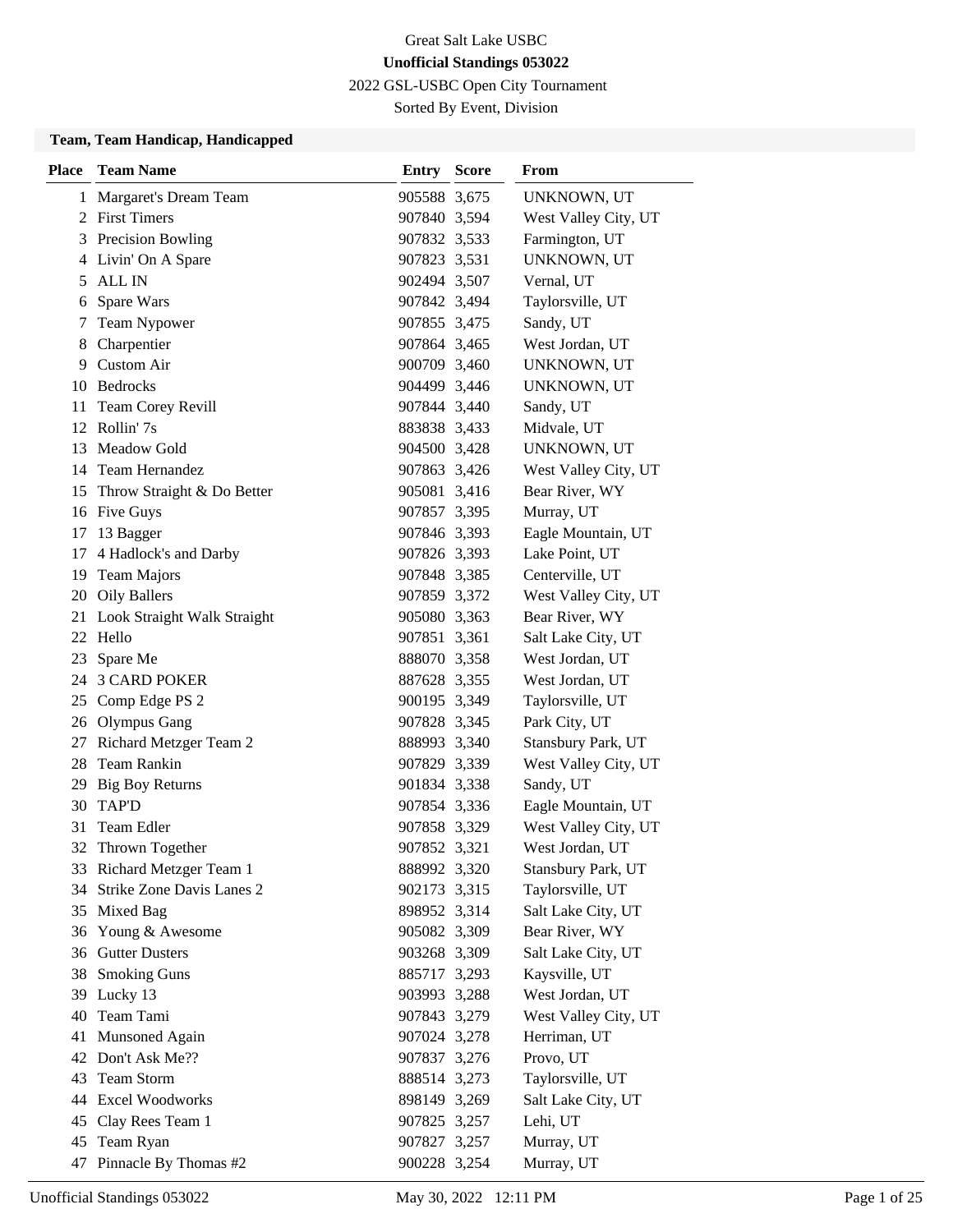2022 GSL-USBC Open City Tournament

Sorted By Event, Division

### **Team, Team Handicap, Handicapped**

|                                |                                                                                                                                                                                                                            | From                                                                                                                                                                                                                                                                                               |
|--------------------------------|----------------------------------------------------------------------------------------------------------------------------------------------------------------------------------------------------------------------------|----------------------------------------------------------------------------------------------------------------------------------------------------------------------------------------------------------------------------------------------------------------------------------------------------|
|                                |                                                                                                                                                                                                                            | West Valley City, UT                                                                                                                                                                                                                                                                               |
| Strike Zone - Metro            |                                                                                                                                                                                                                            | West Jordan, UT                                                                                                                                                                                                                                                                                    |
| Team Ruoti                     |                                                                                                                                                                                                                            | West Valley City, UT                                                                                                                                                                                                                                                                               |
| Whatever                       |                                                                                                                                                                                                                            | Midvale, UT                                                                                                                                                                                                                                                                                        |
|                                |                                                                                                                                                                                                                            | Layton, UT                                                                                                                                                                                                                                                                                         |
|                                |                                                                                                                                                                                                                            | Vernal, UT                                                                                                                                                                                                                                                                                         |
| <b>Strike Zone Davis Lanes</b> |                                                                                                                                                                                                                            | Taylorsville, UT                                                                                                                                                                                                                                                                                   |
|                                |                                                                                                                                                                                                                            | Holladay, UT                                                                                                                                                                                                                                                                                       |
|                                |                                                                                                                                                                                                                            | Tooele, UT                                                                                                                                                                                                                                                                                         |
| Bowl of Rice                   |                                                                                                                                                                                                                            | Salt Lake City, UT                                                                                                                                                                                                                                                                                 |
|                                |                                                                                                                                                                                                                            | Sandy, UT                                                                                                                                                                                                                                                                                          |
|                                |                                                                                                                                                                                                                            | Stansbury Park, UT                                                                                                                                                                                                                                                                                 |
| That's What She Said???        |                                                                                                                                                                                                                            | Provo, UT                                                                                                                                                                                                                                                                                          |
|                                |                                                                                                                                                                                                                            | Farmington, UT                                                                                                                                                                                                                                                                                     |
|                                |                                                                                                                                                                                                                            | Lehi, UT                                                                                                                                                                                                                                                                                           |
| Pinnacle By Thomas #1          |                                                                                                                                                                                                                            | Murray, UT                                                                                                                                                                                                                                                                                         |
|                                |                                                                                                                                                                                                                            | Fayette, UT                                                                                                                                                                                                                                                                                        |
|                                | <b>Place</b> Team Name<br>48 FIGJAM<br>52 KAOS<br>53 james huff Team 1<br>54.<br>Old School - New School<br>56 Pocket Pounders<br>58 Chad's Ponies<br>Richard Metzger Team 3<br>Usana<br>Jolley's Pharmacy<br>64 What Oil? | <b>Entry Score</b><br>907861 3,252<br>903994 3,250<br>900738 3,239<br>886095 3,231<br>886819 3,229<br>898258 3,208<br>900713 3,207<br>906255 3,203<br>900178 3,185<br>899016 3,183<br>907868 3,182<br>889997 3,148<br>907836 3,145<br>886791 3,142<br>904285 3,142<br>900227 3,119<br>907850 2,916 |

#### **Team, Team Scratch, Scratch**

| <b>Place</b> | <b>Team Name</b>                       | Entry        | <b>Score</b> | From                 |
|--------------|----------------------------------------|--------------|--------------|----------------------|
|              | 1 Rollin' 7s                           | 883838 3,162 |              | Midvale, UT          |
| 2            | ALL IN                                 | 902494 3,159 |              | Vernal, UT           |
| 3            | Five Guys                              | 907857 3,090 |              | Murray, UT           |
| 4            | <b>Strike Zone Davis Lanes 2</b>       | 902173 3,053 |              | Taylorsville, UT     |
| 5.           | <b>Custom Air</b>                      | 900709 3,027 |              | UNKNOWN, UT          |
| 6            | Lucky 13                               | 903993 3,009 |              | West Jordan, UT      |
|              | Clay Rees Team 1                       | 907825 3,005 |              | Lehi, UT             |
| 8            | Thrown Together                        | 907852 2,987 |              | West Jordan, UT      |
| 9            | <b>Oily Ballers</b>                    | 907859 2,934 |              | West Valley City, UT |
| 10           | Team Ruoti                             | 900738 2,933 |              | West Valley City, UT |
| 11           | Team Nypower                           | 907855 2,926 |              | Sandy, UT            |
| 12           | Pinnacle By Thomas #2                  | 900228 2,916 |              | Murray, UT           |
| 13           | Strike Zone - Metro                    | 903994 2,915 |              | West Jordan, UT      |
| 14           | Team Ryan                              | 907827 2,901 |              | Murray, UT           |
| 15           | <b>Olympus Gang</b>                    | 907828 2,896 |              | Park City, UT        |
| 16           | Meadow Gold                            | 904500 2,895 |              | UNKNOWN, UT          |
| 17           | Pinnacle By Thomas #1                  | 900227 2,879 |              | Murray, UT           |
| 18           | <b>Strike Zone Davis Lanes</b>         | 900713 2,852 |              | Taylorsville, UT     |
|              | 19 KAOS                                | 886819 2,807 |              | Layton, UT           |
| 20           | <b>Excel Woodworks</b>                 | 898149 2,796 |              | Salt Lake City, UT   |
| 21           | Hello                                  | 907851 2,783 |              | Salt Lake City, UT   |
| 22           | <b>Chad's Ponies</b>                   | 907868 2,745 |              | Sandy, UT            |
| 23           | What Oil?                              | 907850 2,472 |              | Fayette, UT          |
|              | Doubles, Doubles Handicap, Handicapped |              |              |                      |

# **Place Team Name Entry Score From** 1 Bernal Brennon R. \ Bernal Jordan S. 906255 1,523 Holladay, UT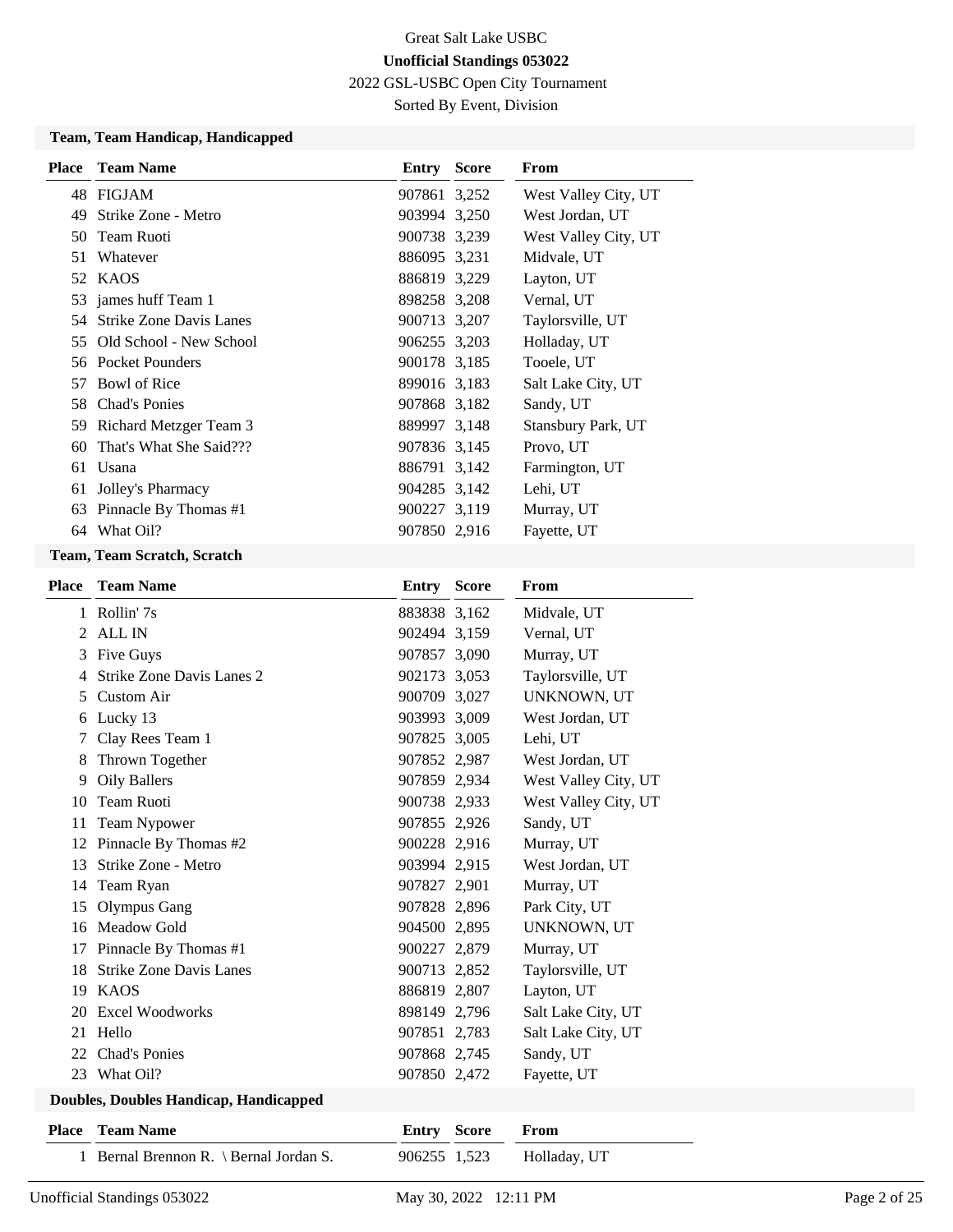2022 GSL-USBC Open City Tournament

Sorted By Event, Division

### **Doubles, Doubles Handicap, Handicapped**

| <b>Place</b> | <b>Team Name</b>                             | <b>Entry Score</b>           | From                 |
|--------------|----------------------------------------------|------------------------------|----------------------|
|              | 2 Messer Mike \ Jones Michael E.             | 889997 1,515                 | Stansbury Park, UT   |
| 3            | Randall Bobbie L. \ Nielsen Matthew T.       | 907836 1,513                 | Provo, UT            |
| 4            | Walker Christopher K. \ Wareing Dustin T.    | 907839 1,477                 | West Jordon, UT      |
| 5            | Kloempken Steve \ Miles Kendle J.            | 907830 1,466                 | Pleasant View, UT    |
| 6            | Johansen Troy W. \Johansen Jeffrey U.        | 904285 1,459                 | Lehi, UT             |
| 7            | Trotter Myranda R. \ Carrigan Kimberley      | 907823 1,457                 | UNKNOWN, UT          |
| 8            | DeJong Cory S. \Nemelka Jefferson O.         | 907829 1,452                 | West Valley City, UT |
| 9.           | Clinaz Giorgio E. \ Rees Clay B.             | 907825 1,445                 | Lehi, UT             |
| 9            | Bond Austin P. \ Bond Robert P.              | 901834 1,445                 | Sandy, UT            |
| 9            | Okumura Jaaycob D. \ Okumura Gary N.         | 907861 1,445                 | West Valley City, UT |
|              | 12 Warenski Avery R. \ Hibler Madison R.     | 905082 1,438                 | Bear River, WY       |
| 13           | Haslam Shannon \ Manuel Aaron K. Jr          | 907848 1,437                 | Centerville, UT      |
|              | 14 Collins Ali L. \ Draper Ron A.            | 905081 1,431                 | Bear River, WY       |
|              | 15 Russell Joanne F. \ Russell Tami L.       | 905080 1,429                 | Bear River, WY       |
|              | 16 Holtman Priscila C. \ Edler Robert R.     | 907858 1,428                 | West Valley City, UT |
|              | 17 Carlson Stephen D.   Kesler Eddie L.      | 907851 1,427                 | Salt Lake City, UT   |
|              | 18 Kidman-Rasmusen Ann B. \ Carrigan Rick J. | 907823 1,426                 | UNKNOWN, UT          |
|              | Sr                                           |                              | Bear River, WY       |
|              | 19 Collins Ali L. \ Russell Tami L.          | 905081 1,424<br>907836 1,421 | Provo, UT            |
|              | 20 Holzer Jonathan V. \Holzer Katie A.       | 907858 1,420                 |                      |
|              | 21 Ramirez Helen M. \ Seguera Luis E.        |                              | West Valley City, UT |
|              | 22 Pellegrino Anthony J. \ Majors Kenneth G. | 907848 1,419                 | Centerville, UT      |
|              | 23 Martinez Eric \ Maxwell Kevin B.          | 907837 1,417                 | Provo, UT            |
|              | 24 Lund Randy R. \ Nypower Joshua L.         | 888070 1,416                 | West Jordan, UT      |
|              | 25 Knorr Jennifer A. \ Hines Devvon M.       | 898952 1,412                 | Salt Lake City, UT   |
| 25           | Miller Ryan D. \ Branham William H.          | 883851 1,412                 | Murray, UT           |
| 27           | Williams Dale J. \ Hadley Megan              | 902173 1,411                 | Taylorsville, UT     |
| 28           | Taylor Michael W. \Higley Josh               | 907867 1,407                 | Farmington, UT       |
| 29           | Sanchez April N. \ Coulombe A.J.             | 888514 1,406                 | Taylorsville, UT     |
| 30           | Snyder Gretchen E. \ Hook Chase R.           | 888514 1,405                 | Taylorsville, UT     |
|              | 30 Li Andrew C. \ Ngai Stephen K.            | 888070 1,405                 | West Jordan, UT      |
|              | 30 David Tamra A. \ Johnson Robert J.        | 888993 1,405                 | Stansbury Park, UT   |
|              | 33 Bennett Thomas W. \ Rankin David C.       | 907829 1,401                 | West Valley City, UT |
|              | 34 Hill Rodney J. \David Jeff                | 907845 1,400                 | Tooele, UT           |
|              | 35 Inciarte Maria L. \ Hernandez Alex SR     | 907841 1,399                 | Draper, UT           |
| 36           | Jensen Jimmy Mike \ Jensen John F.           | 907833 1,397                 | West Jordan, UT      |
|              | 36 Briggs Scott L. \ Briggs Craig R.         | 904500 1,397                 | UNKNOWN, UT          |
| 38           | Hill Rodney J. $\setminus$ Connor Jeffery R. | 907854 1,394                 | Eagle Mountain, UT   |
| 39           | Jensen Kathleen V. \ Jensen Jimmy Mike       | 907833 1,393                 | West Jordan, UT      |
| 39           | Jones Vickie J. \Coles Kristy L.             | 886791 1,393                 | Farmington, UT       |
| 41           | Kilgore Scott \ Smith Brandon C.             | 907846 1,390                 | Eagle Mountain, UT   |
| 42           | Woodard Riley \ Woodard Ryan                 | 907824 1,388                 | Orem, UT             |
| 42           | Colledge Shaun M. \ Clewis Scott R.          | 898952 1,388                 | Salt Lake City, UT   |
| 44           | Hatch Brayden R. \ Walker Christopher K.     | 907847 1,386                 | West Jordan, UT      |
|              | 44 Rees Elizabeth A. \ Woodard Riley         | 907825 1,386                 | Lehi, UT             |
|              | 46 Hunt Jennifer L. \ Rowley Bailee L.       | 888992 1,379                 | Stansbury Park, UT   |
| 47           | Jacobson Coleton J. \ Nielson Waylon L.      | 907852 1,377                 | West Jordan, UT      |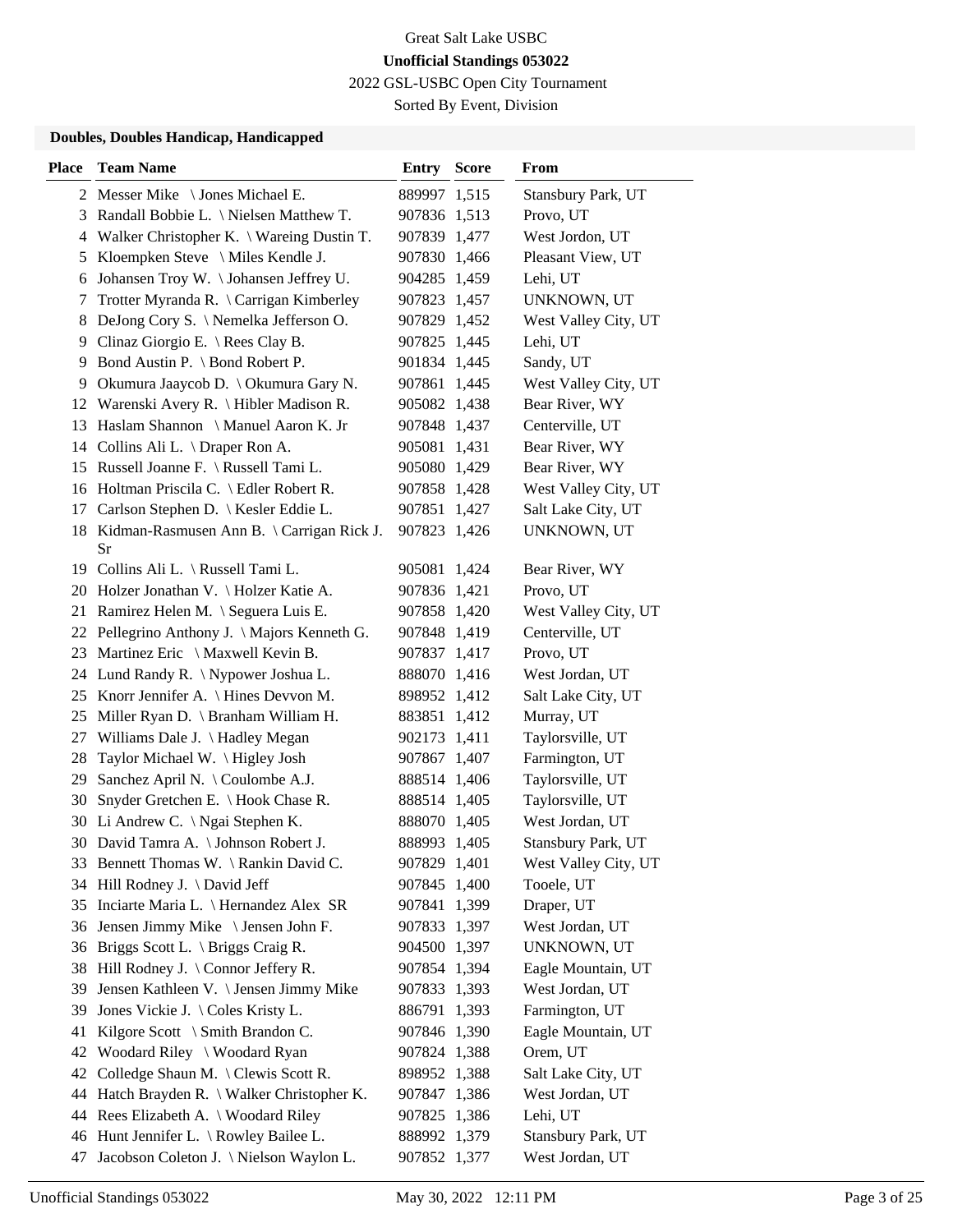2022 GSL-USBC Open City Tournament

Sorted By Event, Division

### **Doubles, Doubles Handicap, Handicapped**

| <b>Place</b> | <b>Team Name</b>                             | <b>Entry Score</b> | From                 |
|--------------|----------------------------------------------|--------------------|----------------------|
|              | 47 Resinger Shelby D.   Kidman Kyle F.       | 907832 1,377       | Farmington, UT       |
| 49           | Metzger Richard W. \Nelson John A.           | 900178 1,376       | Tooele, UT           |
| 49           | Williams Dale J. \ Clinaz Giorgio E.         | 900713 1,376       | Taylorsville, UT     |
| 51           | Behunin Norman E. \ Rasmussen Shawn          | 898258 1,375       | Vernal, UT           |
| 51           | Sommer Brock \ Lewis Will E. III             | 907829 1,375       | West Valley City, UT |
| 53           | Jacobson Coleton J. \ Briggs Craig R.        | 904510 1,373       | West Jordan, UT      |
|              | 54 Kerr Shaelyn \ Kerr Don D. Jr             | 907024 1,371       | Herriman, UT         |
|              | 55 Bennett Kory W. \ Maldonado Madison       | 889357 1,370       | West Valley City, UT |
|              | 56 Resinger Craig T. \Mandell Mark D.        | 907832 1,368       | Farmington, UT       |
| 57           | MacLeod Dylan S. \ Horne Jeff P.             | 883585 1,367       | Salt Lake City, UT   |
| 58           | Hernandez Moses C. \ Collazo Alfonzo A.      | 907840 1,366       | West Valley City, UT |
|              | 59 Brown Eric L. \ Shaw Dianne A.            | 905588 1,365       | UNKNOWN, UT          |
|              | 60 Madrid Marnye A. \ Madrid Frank E.        | 907837 1,363       | Provo, UT            |
| 60           | Haymes Hailey M. \Haymes Jeramy S.           | 903268 1,363       | Salt Lake City, UT   |
| 60           | Carlson Brady C. \ Carlson Austin C.         | 907851 1,363       | Salt Lake City, UT   |
| 63           | Seguera Luis E. \ Cantonwine Michael C.      | 907858 1,362       | West Valley City, UT |
|              | 64 Morley Chris K. \ Hall Chad M.            | 907862 1,360       | Murray, UT           |
| 64           | Haymes Holly M. \ Haymes Darrell D.          | 903268 1,360       | Salt Lake City, UT   |
| 66           | Salisbury Andrew J. \ Connor Jeffery R.      | 907854 1,359       | Eagle Mountain, UT   |
| 67           | Dimick Alex \ Zipprich Keith J.              | 898258 1,357       | Vernal, UT           |
| 68           | Hunt Thomas M. $\{$ Hunt Floyd B.            | 888992 1,356       | Stansbury Park, UT   |
|              | 69 Voeltz Matt D. \ Trawinski Gregg (LG) J.  | 907865 1,355       | West Valley City, UT |
| 70           | Sanchez Justin D. $\langle$ Briggs Craig R.  | 903993 1,353       | West Jordan, UT      |
| 71           | Uyeda Richard \ Uyeda Josh H.                | 899016 1,352       | Salt Lake City, UT   |
|              | 72 Pendleton Dewayne E. \ Pendleton Cole L.  | 887628 1,351       | West Jordan, UT      |
|              | 72 Franz James E. \ Salvesen Brandon M.      | 900178 1,351       | Tooele, UT           |
|              | 74 Williams Dale J. \ Schmidt Keith A.       | 900713 1,347       | Taylorsville, UT     |
|              | 74 Bennett Kory W. \ Maldonado Todd A.       | 889357 1,347       | West Valley City, UT |
|              | 76 Wilken Andrew J. \ Anderson Michael L. Jr | 907868 1,344       | Sandy, UT            |
| 76           | Metzger Caleb W. \Nelson John A.             | 888993 1,344       | Stansbury Park, UT   |
| 78           | Baxter Matthew J. \Nolan Jordan J.           | 907866 1,343       | Tooele, UT           |
| 79           | Hansen Cheryl J. $\langle$ Price Douglas C.  | 907860 1,340       | West Valley City, UT |
| 80           | Sorich Jonathan M. \ Sorich Jeffrey R.       | 887628 1,339       | West Jordan, UT      |
| 81           | Olsen Beau J. \ Mitchell Eli J.              | 895580 1,338       | UNKNOWN, UT          |
| 82           | Fugate Andrew D. \ Morrison Kyle A.          | 900738 1,337       | West Valley City, UT |
| 83           | Ramirez Helen M. \ Cedeno Jose C.            | 907858 1,335       | West Valley City, UT |
| 83           | Do Katlyn H. \ Hernandez Moses C.            | 907863 1,335       | West Valley City, UT |
| 83           | Bearnson Michael \ Cooper Toby L.            | 886819 1,335       | Layton, UT           |
| 86           | Carrigan Rick J. Sr \ Carlos Jeff H.         | 886819 1,333       | Layton, UT           |
| 86           | Bond Austin P. \ Jensen Trevor J.            | 901834 1,333       | Sandy, UT            |
| 88           | Maldonado Madison \ Maldonado Amy            | 885717 1,332       | Kaysville, UT        |
| 88           | Collins David B. \ Harrington Craig P.       | 907871 1,332       | Eagle Mountain, UT   |
| 88           | Ray Eric L. \ Wilkinson Steve W.             | 883838 1,332       | Midvale, UT          |
| 91           | Shelton Steven L. \ Nypower Joshua L.        | 907838 1,330       | Sandy, UT            |
| 92           | Firth Derek S. \ Smith Kaitlyn R.            | 905082 1,329       | Bear River, WY       |
| 93           | Matthews Susan J. \ Kidman Kyle F.           | 907823 1,325       | UNKNOWN, UT          |
| 94           | Johansen Matt \ Johansen Jeremy P.           | 904285 1,324       | Lehi, UT             |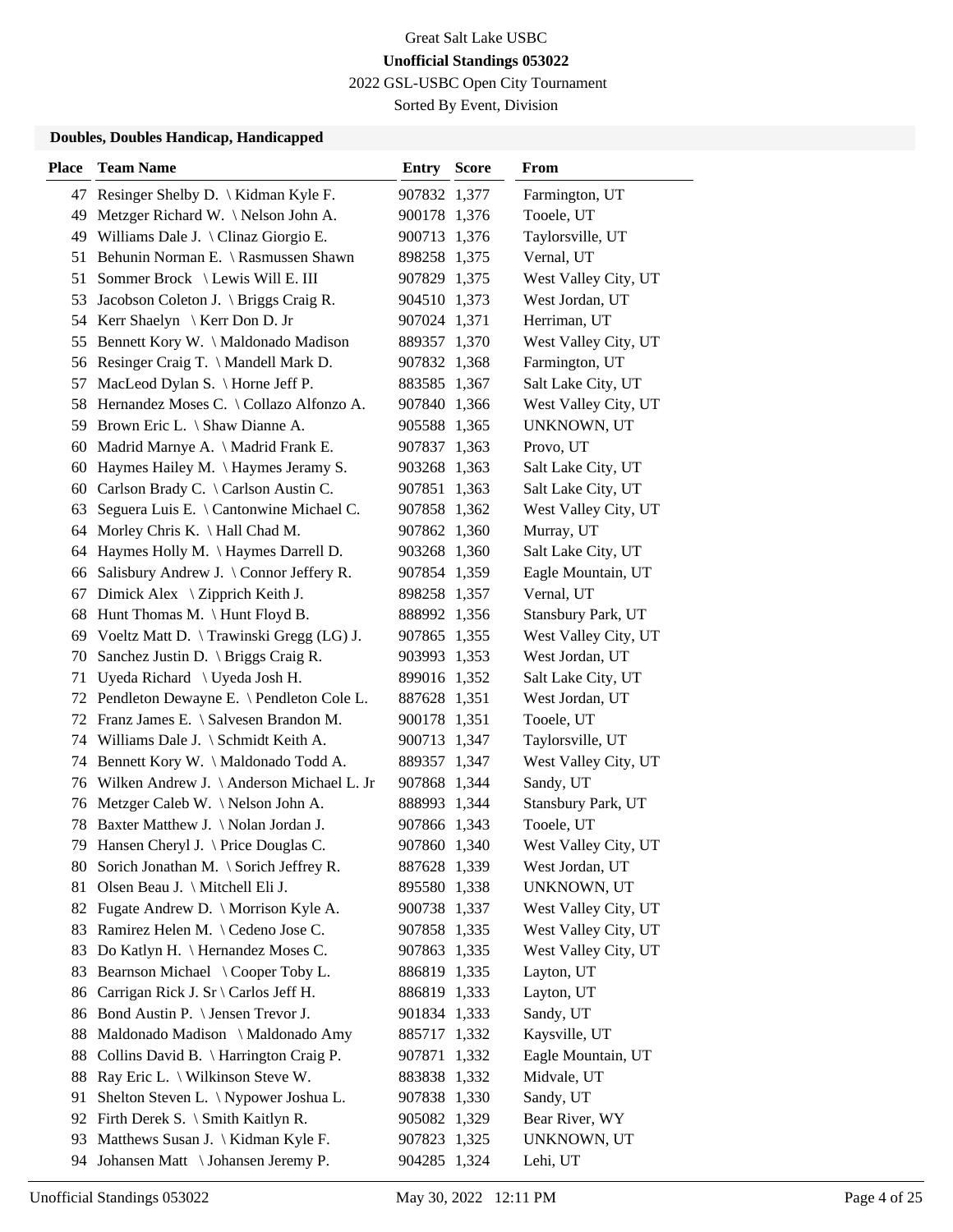2022 GSL-USBC Open City Tournament

Sorted By Event, Division

### **Doubles, Doubles Handicap, Handicapped**

| <b>Place</b> | <b>Team Name</b>                                               | <b>Entry Score</b> | From                 |
|--------------|----------------------------------------------------------------|--------------------|----------------------|
|              | 94 Smith Jeremy W. \Alfred Dalton J.                           | 905081 1,324       | Bear River, WY       |
|              | 96 Bost Frank C. \ Badham David L.                             | 901457 1,320       | Woods Cross, UT      |
| 97           | Trawinski Gregg (LG) J. \ Patton Chris D.                      | 907828 1,318       | Park City, UT        |
|              | 98 Brand Joan V. \ Burgener Mary C.                            | 886095 1,317       | Midvale, UT          |
|              | 99 Lords Afton \ Kunkel Mindee P.                              | 907831 1,312       | Sandy, UT            |
|              | 100 Carlos Jeff H. \ Breckenridge Adam L.                      | 886819 1,309       | Layton, UT           |
|              | 101 Hall Jarrod M. \ Hall Mike C.                              | 898149 1,306       | Salt Lake City, UT   |
|              | 101 Resinger Craig T. \ Hayase-Fong Ken I.                     | 907832 1,306       | Farmington, UT       |
|              | 101 Keener Kori L. \ Keener John W.                            | 907024 1,306       | Herriman, UT         |
|              | 104 Carter Lane W. \ Haymes Jeramy S.                          | 903268 1,305       | Salt Lake City, UT   |
|              | 105 Sosnowski Peter A. \ Carlson Stephen D.                    | 907828 1,302       | Park City, UT        |
|              | 106 Barker Anita L. \ Bills Kalee M.                           | 886791 1,298       | Farmington, UT       |
|              | 107 David Jeff \Newberry Dale R.                               | 900227 1,297       | Murray, UT           |
| 108          | Trawinski Gregg (LG) J. \ Sosnowski Peter A. 907828 1,296      |                    | Park City, UT        |
| 109          | Syme Joseph L. \ Moore Brent (Gus) E.                          | 900228 1,294       | Murray, UT           |
|              | 109 Redmond Scottie \ Azevedo James (Isaac) I. Jr 902494 1,294 |                    | Vernal, UT           |
|              | 111 Baker Scott A. \ Coates Travis B.                          | 900195 1,293       | Taylorsville, UT     |
|              | 112 Mahoney Randee \ Mahoney Charles D.                        | 902211 1,291       | West Jordan, UT      |
|              | 113 Russell Tami L. \ Holcomb Aaron T.                         | 905080 1,287       | Bear River, WY       |
|              | 114 Black Jonathan R. \ Lee Luis                               | 905588 1,286       | UNKNOWN, UT          |
|              | 115 Slawson Patricia A. \ Slawson David A.                     | 888993 1,285       | Stansbury Park, UT   |
|              | 116 Hirsch Cody D. \ Briggs Craig R.                           | 907856 1,284       | West Jordan, UT      |
| 117          | Jeppson Bradley L. \ Salandi Patrick J.                        | 907024 1,283       | Herriman, UT         |
|              | 117 Ruoti Evan W. \ Bybee Kelly M.                             | 900738 1,283       | West Valley City, UT |
|              | 119 Welte Terry W. \ Bernal Dante L.                           | 906255 1,282       | Holladay, UT         |
|              | 119 Pacheco Oscar \ Liddiard Jared D.                          | 904285 1,282       | Lehi, UT             |
| 119          | Johnson Sanobi M. \ Uyeda Richard                              | 907861 1,282       | West Valley City, UT |
|              | 122 Hadley Megan \ Briggs Craig R.                             | 904499 1,280       | UNKNOWN, UT          |
|              | 123 Church Jeffery B. \ Church Brett D.                        | 907835 1,279       | Kearns, UT           |
| 124          | Montoya Andrew L. \ Smart Jack R.                              | 903091 1,277       | Kearns, UT           |
|              | 125 Briggs Camron R. \ Briggs Craig R.                         | 904500 1,275       | UNKNOWN, UT          |
|              | 125 Solis Cassandra L. \ Willis Ryan D.                        | 907827 1,275       | Murray, UT           |
|              | 127 Wolfe John M. \ Wolfe Jeri L.                              | 900195 1,274       | Taylorsville, UT     |
|              | 128 Baker Eleanor \ Baker Robert A.                            | 900195 1,273       | Taylorsville, UT     |
|              | 128 Pelzer Emily S. \ Bills Tina C.                            | 886791 1,273       | Farmington, UT       |
|              | 130 Briggs Scott L. \ Briggs Camron R.                         | 904500 1,271       | UNKNOWN, UT          |
| 131          | Jensen Kathleen V. \ Jensen John F.                            | 886095 1,270       | Midvale, UT          |
| 131          | Ngai Stephen K. \ Huang Peter                                  | 888070 1,270       | West Jordan, UT      |
| 133          | Williams Dale J. $\Re$ Rees Clay B.                            | 902173 1,266       | Taylorsville, UT     |
|              | 134 Uzelac C. Leon \ Diamond Robert S.                         | 900709 1,262       | UNKNOWN, UT          |
|              | 135 Duffield Dusty \ Fernandez Den D.                          | 888070 1,261       | West Jordan, UT      |
|              | 135 Rasmussen James G. \ Baxter Matthew J.                     | 907827 1,261       | Murray, UT           |
| 137          | Hunt Arnie W. \ Hunt Taylor O.                                 | 889997 1,259       | Stansbury Park, UT   |
|              | 138 Williams Dale J. \ Sanchez Justin D.                       | 902173 1,257       | Taylorsville, UT     |
|              | 139 Ruoti Evan W. \ Morrison Kyle A.                           | 900738 1,256       | West Valley City, UT |
| 139          | Salisbury Andrew J. \Turley Mark D.                            | 907854 1,256       | Eagle Mountain, UT   |
|              | 141 Hansen Cori A. \ Hansen Preston J.                         | 885717 1,253       | Kaysville, UT        |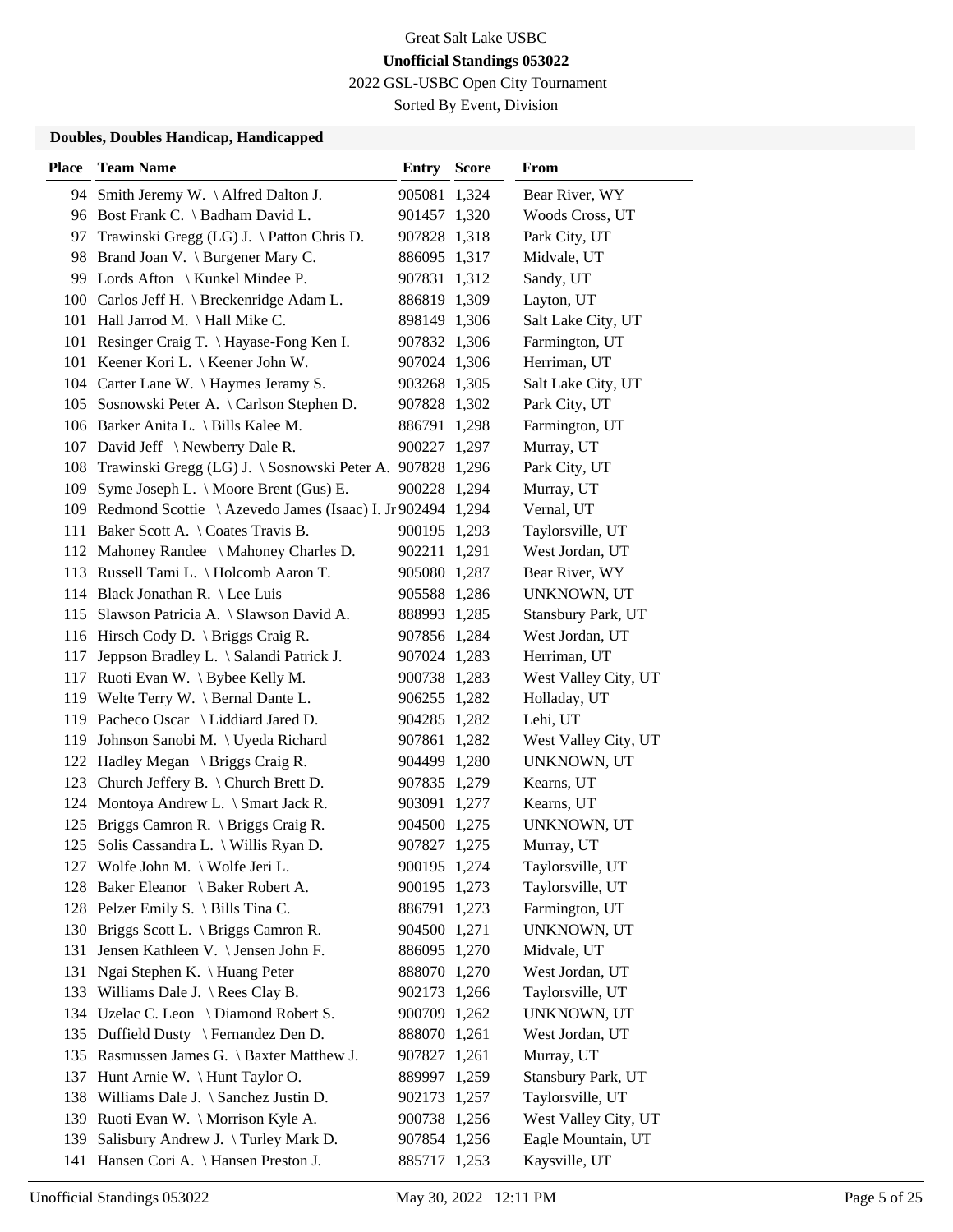2022 GSL-USBC Open City Tournament

Sorted By Event, Division

### **Doubles, Doubles Handicap, Handicapped**

| <b>Place</b> | <b>Team Name</b>                               | <b>Entry Score</b> | <b>From</b>          |
|--------------|------------------------------------------------|--------------------|----------------------|
|              | 142 Nypower Joshua L. \ Gonzales Jaren T.      | 907844 1,249       | Sandy, UT            |
|              | 143 Lund Randy R. \ Fernandez Den D.           | 888070 1,246       | West Jordan, UT      |
|              | 144 Lary Adam R. \ Steck Adam                  | 904499 1,245       | UNKNOWN, UT          |
|              | 145 Smith Brandy P. \ Robles Rafael S. Sr      | 905080 1,242       | Bear River, WY       |
|              | 145 Erickson Star \ Cassity John E.            | 889997 1,242       | Stansbury Park, UT   |
| 147          | Haymes Holly M. \Haymes Jeramy S.              | 903268 1,241       | Salt Lake City, UT   |
|              | 148 Kruithof Griffin M. \ Willis Ryan D.       | 907827 1,240       | Murray, UT           |
|              | 148 Harrington Craig P. \ World Thomas W.      | 907825 1,240       | Lehi, UT             |
|              | 150 Adair Kevin R. \ Wiseman Norman L. Jr      | 907859 1,237       | West Valley City, UT |
|              | 151 Robles Vanessa M. \Draper Ron A.           | 905082 1,235       | Bear River, WY       |
|              | 151 Walkington Richard L. \ Walters Adam J.    | 903994 1,235       | West Jordan, UT      |
|              | 153 Bell Billy D. \ Girardo James E.           | 900713 1,232       | Taylorsville, UT     |
|              | 153 Pelzer Emily S. \ Lund Randy R.            | 907849 1,232       | Sandy, UT            |
|              | 155 Hadlock Brandon M. \ Hadlock Jennifer      | 907826 1,231       | Lake Point, UT       |
|              | 156 Wareing Dustin T. \ Sanchez Justin D.      | 903993 1,228       | West Jordan, UT      |
|              | 157 Lake Alexis K. \ Jacobson Coleton J.       | 907869 1,226       | West Jordan, UT      |
|              | 158 Azevedo Anthony M. \ Coates Jason M.       | 902494 1,225       | Vernal, UT           |
|              | 159 Draper Ron A. \ Harthun Matthew R.         | 900228 1,223       | Murray, UT           |
|              | 159 Uyeda Richard \ Okumura Jaaycob D.         | 907861 1,223       | West Valley City, UT |
| 161          | Kay Kevin D. $\setminus$ Bond Robert P.        | 901834 1,221       | Sandy, UT            |
|              | 162 Atkinson Colby D. \ Huggard Scott P.       | 907836 1,220       | Provo, UT            |
|              | 162 Hinnin Charles \ Hinnen Ray C.             | 907850 1,220       | Fayette, UT          |
|              | 164 Maldonado Todd A. \ Maldonado Amy          | 889356 1,212       | West Valley City, UT |
|              | 164 Thomas William (Bryon) B. \ Wood Jeremy J. | 900227 1,212       | Murray, UT           |
|              | 166 Nolan Jordan J. \Pobieglo Matt J.          | 907827 1,211       | Murray, UT           |
|              | 167 Weber Allen (Scott) S. \ Lee Peter I.      | 907846 1,195       | Eagle Mountain, UT   |
|              | 168 Nelson Maureen \ Pelzer Emily S.           | 907849 1,192       | Sandy, UT            |
|              | 169 Parkin Neal R. \ Jensen David R.           | 887628 1,191       | West Jordan, UT      |
|              | 170 Revill Corey R. \ Anderson Michael L. Jr   | 907844 1,186       | Sandy, UT            |
| 171          | Briggs Scott L. \ Leon Richard                 | 904500 1,176       | UNKNOWN, UT          |
|              | 172 Black Steve C. \ Mundel Mark A.            | 898149 1,159       | Salt Lake City, UT   |
|              | 173 Hinnen Robert \ Hinnen Austan              | 907850 1,065       | Fayette, UT          |

# **Doubles, Doubles Scratch, Scratch**

| Place | <b>Team Name</b>                            | Entry        | <b>Score</b> | From                 |
|-------|---------------------------------------------|--------------|--------------|----------------------|
|       | 1 Kloempken Steve \ Miles Kendle J.         | 907830 1,362 |              | Pleasant View, UT    |
|       | 2 Clinaz Giorgio E. \ Rees Clay B.          | 907825 1,343 |              | Lehi, UT             |
|       | 2 Okumura Jaaycob D. \ Okumura Gary N.      | 907861 1,343 |              | West Valley City, UT |
|       | 4 Walker Christopher K. \ Wareing Dustin T. | 907839 1,330 |              | West Jordon, UT      |
|       | 5 Johansen Troy W. \Johansen Jeffrey U.     | 904285 1,324 |              | Lehi, UT             |
|       | 6 Kilgore Scott \ Smith Brandon C.          | 907846 1,288 |              | Eagle Mountain, UT   |
|       | 7 Woodard Riley \ Woodard Ryan              | 907824 1,287 |              | Orem, UT             |
|       | 8 Williams Dale J. \Clinaz Giorgio E.       | 900713 1,277 |              | Taylorsville, UT     |
|       | 9 Bond Austin P. \ Bond Robert P.           | 901834 1,255 |              | Sandy, UT            |
|       | 10 Ray Eric L. $\forall$ Wilkinson Steve W. | 883838 1,252 |              | Midvale, UT          |
| 11    | Sanchez April N. $\setminus$ Coulombe A.J.  | 888514 1,245 |              | Taylorsville, UT     |
|       | 12 Jacobson Coleton J. \ Nielson Waylon L.  | 907852 1,241 |              | West Jordan, UT      |
|       |                                             |              |              |                      |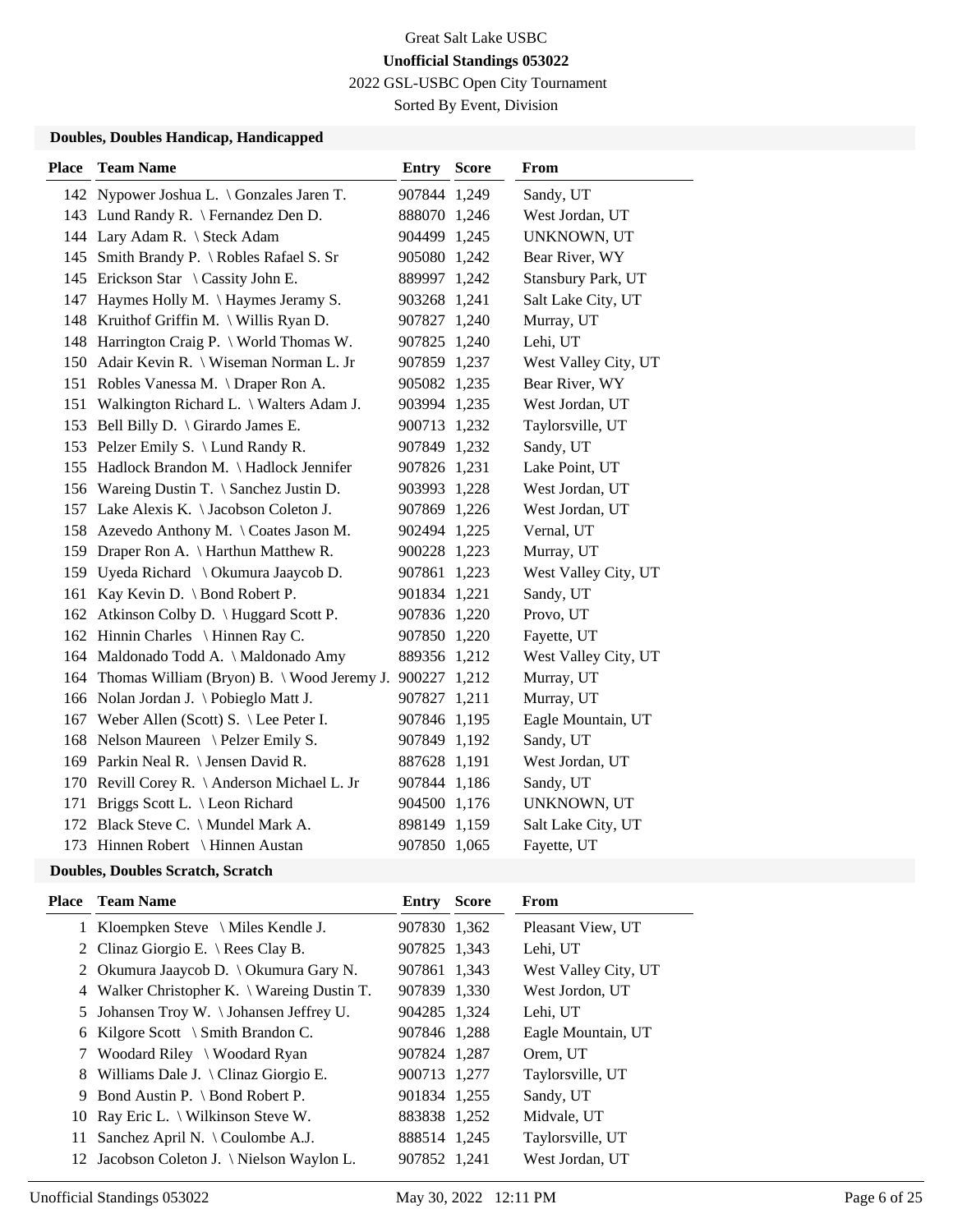2022 GSL-USBC Open City Tournament

Sorted By Event, Division

### **Doubles, Doubles Scratch, Scratch**

| <b>Place</b> | <b>Team Name</b>                                              | <b>Entry Score</b> |       | From                 |
|--------------|---------------------------------------------------------------|--------------------|-------|----------------------|
|              | 13 Carlson Stephen D.   Kesler Eddie L.                       | 907851 1,239       |       | Salt Lake City, UT   |
|              | 13 Jacobson Coleton J. \ Briggs Craig R.                      | 904510 1,239       |       | West Jordan, UT      |
|              | 15 Williams Dale J. \ Schmidt Keith A.                        | 900713 1,237       |       | Taylorsville, UT     |
|              | 16 Sanchez Justin D. \ Briggs Craig R.                        | 903993 1,232       |       | West Jordan, UT      |
| 17           | Jensen Jimmy Mike \ Jensen John F.                            | 907833 1,225       |       | West Jordan, UT      |
|              | 18 Hill Rodney J. \ David Jeff                                | 907845 1,220       |       | Tooele, UT           |
|              | 19 Hatch Brayden R. \ Walker Christopher K.                   | 907847 1,203       |       | West Jordan, UT      |
|              | 20 Briggs Scott L. \ Briggs Craig R.                          | 904500 1,187       |       | UNKNOWN, UT          |
|              | 21 Rees Elizabeth A. \ Woodard Riley                          | 907825 1,179       |       | Lehi, UT             |
|              | 22 Hill Rodney J. \ Connor Jeffery R.                         | 907854 1,176       |       | Eagle Mountain, UT   |
| 23           | David Jeff \Newberry Dale R.                                  | 900227 1,174       |       | Murray, UT           |
| 24           | Fugate Andrew D. \ Morrison Kyle A.                           | 900738 1,173       |       | West Valley City, UT |
|              | 25 Ruoti Evan W. \ Morrison Kyle A.                           | 900738 1,162       |       | West Valley City, UT |
|              | 26 Carlos Jeff H. \ Breckenridge Adam L.                      | 886819 1,159       |       | Layton, UT           |
|              | 27 Williams Dale J. \ Rees Clay B.                            | 902173 1,145       |       | Taylorsville, UT     |
|              | 28 Bearnson Michael \Cooper Toby L.                           | 886819 1,144       |       | Layton, UT           |
|              | 29 Trawinski Gregg (LG) J. \ Patton Chris D.                  | 907828 1,141       |       | Park City, UT        |
|              | 30 Williams Dale J. \ Sanchez Justin D.                       | 902173 1,139       |       | Taylorsville, UT     |
| 31           | Thomas William (Bryon) B. $\setminus$ Wood Jeremy J.          | 900227 1,138       |       | Murray, UT           |
|              | 32 Resinger Craig T. \Mandell Mark D.                         | 907832 1,137       |       | Farmington, UT       |
| 33           | Kruithof Griffin M. $\setminus$ Willis Ryan D.                | 907827 1,136       |       | Murray, UT           |
|              | 34 Draper Ron A. \ Harthun Matthew R.                         | 900228 1,135       |       | Murray, UT           |
| 34           | Trawinski Gregg (LG) J. \ Sosnowski Peter A. 907828 1,135     |                    |       | Park City, UT        |
|              | 36 Wilken Andrew J. \ Anderson Michael L. Jr                  | 907868 1,132       |       | Sandy, UT            |
| 37           | Briggs Camron R. \ Briggs Craig R.                            | 904500 1,130       |       | UNKNOWN, UT          |
|              | 38 Baxter Matthew J. \Nolan Jordan J.                         | 907866 1,128       |       | Tooele, UT           |
|              | 38 Redmond Scottie \ Azevedo James (Isaac) I. Jr 902494 1,128 |                    |       | Vernal, UT           |
|              | 40 Hall Jarrod M. \ Hall Mike C.                              | 898149 1,121       |       | Salt Lake City, UT   |
|              | 40 Carrigan Rick J. Sr \ Carlos Jeff H.                       | 886819 1,121       |       | Layton, UT           |
|              | 42 Walkington Richard L. \ Walters Adam J.                    | 903994 1,120       |       | West Jordan, UT      |
| 43           | Azevedo Anthony M. \Coates Jason M.                           | 902494 1,118       |       | Vernal, UT           |
|              | 43 Carlson Brady C. \ Carlson Austin C.                       | 907851 1,118       |       | Salt Lake City, UT   |
|              | 45 Salisbury Andrew J. \ Connor Jeffery R.                    | 907854 1,117       |       | Eagle Mountain, UT   |
| 46           | Sosnowski Peter A. \ Carlson Stephen D.                       | 907828 1,111       |       | Park City, UT        |
|              | 46 Kidman-Rasmusen Ann B. \ Carrigan Rick J.<br>Sr            | 907823 1,111       |       | UNKNOWN, UT          |
|              | 48 Nolan Jordan J. \ Pobieglo Matt J.                         | 907827 1,110       |       | Murray, UT           |
| 49           | Bond Austin P. $\setminus$ Jensen Trevor J.                   | 901834 1,105       |       | Sandy, UT            |
|              | 50 Adair Kevin R.   Wiseman Norman L. Jr                      | 907859 1,095       |       | West Valley City, UT |
| 51           | Syme Joseph L. \ Moore Brent (Gus) E.                         | 900228 1,090       |       | Murray, UT           |
| 52           | Resinger Craig T. \ Hayase-Fong Ken I.                        | 907832 1,089       |       | Farmington, UT       |
| 53           | Lords Afton \ Kunkel Mindee P.                                | 907831 1,086       |       | Sandy, UT            |
| 54           | Lake Alexis K. \ Jacobson Coleton J.                          | 907869 1,084       |       | West Jordan, UT      |
| 55           | Collins David B. \ Harrington Craig P.                        | 907871             | 1,082 | Eagle Mountain, UT   |
|              | 56 Bell Billy D. \ Girardo James E.                           | 900713 1,081       |       | Taylorsville, UT     |
| 57           | Shelton Steven L. \ Nypower Joshua L.                         | 907838 1,077       |       | Sandy, UT            |
|              | 58 Hansen Cori A. \ Hansen Preston J.                         | 885717 1,067       |       | Kaysville, UT        |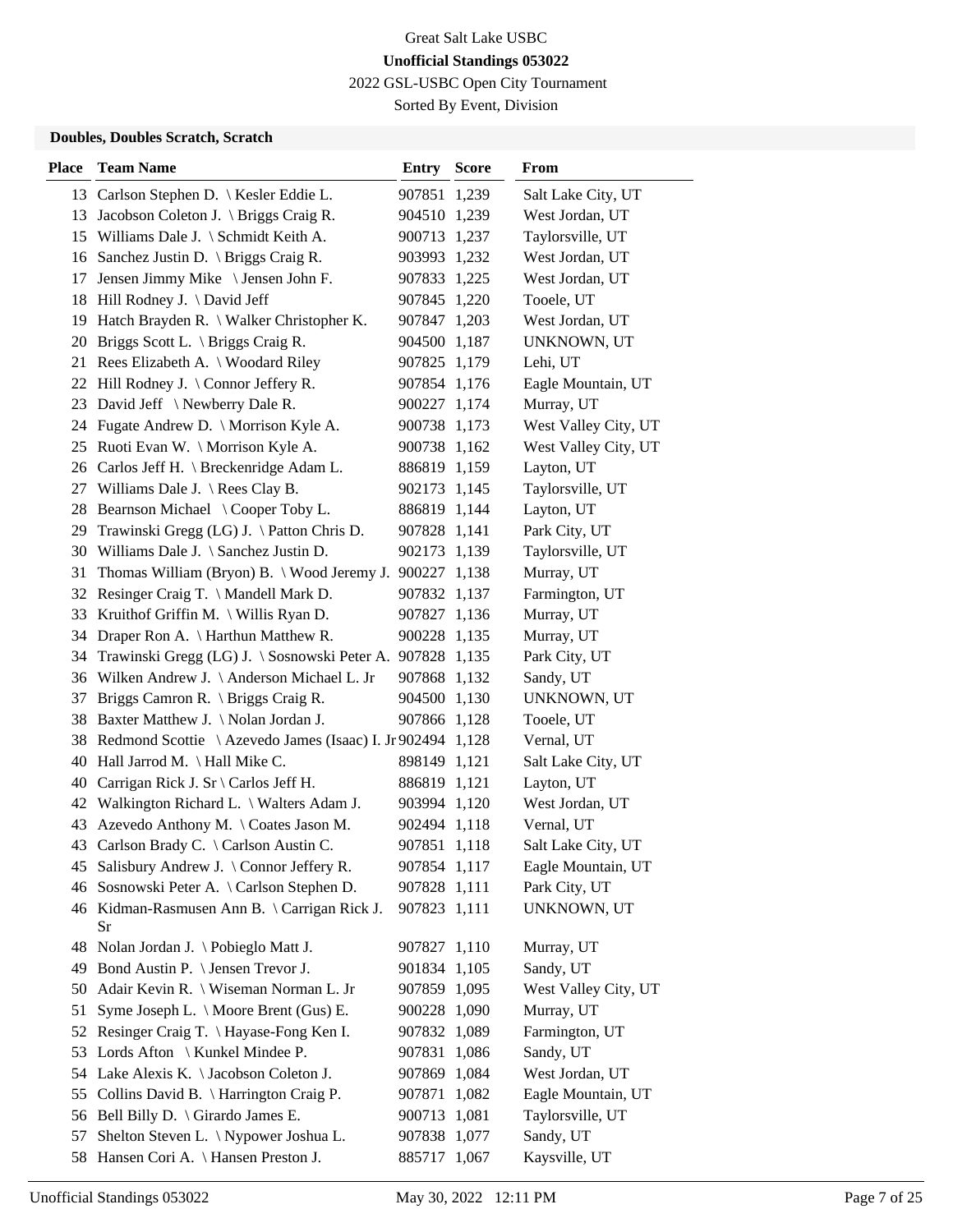2022 GSL-USBC Open City Tournament

Sorted By Event, Division

### **Doubles, Doubles Scratch, Scratch**

| <b>Place</b> Team Name                             | <b>Entry Score</b> | From               |
|----------------------------------------------------|--------------------|--------------------|
| 59 Franz James E. \ Salvesen Brandon M.            | 900178 1,066       | Tooele, UT         |
| 60 Hirsch Cody D. $\langle$ Briggs Craig R.        | 907856 1,050       | West Jordan, UT    |
| 61 Kay Kevin D. \ Bond Robert P.                   | 901834 1,049       | Sandy, UT          |
| 62 Briggs Scott L. \ Briggs Camron R.              | 904500 1,040       | UNKNOWN, UT        |
| 63 Nypower Joshua L. $\setminus$ Gonzales Jaren T. | 907844 1,034       | Sandy, UT          |
| 64 Harrington Craig P. $\forall$ World Thomas W.   | 907825 1,033       | Lehi, UT           |
| 65 Lund Randy R. \ Fernandez Den D.                | 888070 1,007       | West Jordan, UT    |
| 66 Black Steve C. \ Mundel Mark A.                 | 898149 1,006       | Salt Lake City, UT |
| 67 Hinnin Charles \ Hinnen Ray C.                  | 907850 981         | Fayette, UT        |
| 68 Rasmussen James G. \ Baxter Matthew J.          | 907827 908         | Murray, UT         |
| 69 Hinnen Robert \ Hinnen Austan                   | 907850 860         | Fayette, UT        |
|                                                    |                    |                    |

| <b>Place</b> | <b>Team Name</b>         | <b>Entry</b> | <b>Score</b> | From                 |
|--------------|--------------------------|--------------|--------------|----------------------|
|              | 1 Lary Adam R.           | 904499 872   |              | UNKNOWN, UT          |
|              | 2 Kloempken Steve        | 907830 857   |              | Pleasant View, UT    |
| 3            | Montoya Andrew L.        | 903091 811   |              | Kearns, UT           |
| 4            | Lords Afton              | 907831 794   |              | Sandy, UT            |
| 5            | Miles Kendle J.          | 907830 789   |              | Pleasant View, UT    |
| 5            | Trotter Myranda R.       | 907823 789   |              | UNKNOWN, UT          |
| 7            | Draper Ron A.            | 900228 787   |              | Murray, UT           |
| 8            | Resinger Shelby D.       | 907832 785   |              | Farmington, UT       |
| 9            | Keener Kori L.           | 907029 783   |              | Herriman, UT         |
| 10           | Branham William H.       | 883851 782   |              | Murray, UT           |
|              | 11 Higley Josh           | 907867 777   |              | Farmington, UT       |
|              | 12 Walker Christopher K. | 907839 773   |              | West Jordon, UT      |
| 13           | DeJong Cory S.           | 907829 772   |              | West Valley City, UT |
|              | 14 Nemelka Jefferson O.  | 907829 771   |              | West Valley City, UT |
| 15           | Alfred Dalton J.         | 905082 769   |              | Bear River, WY       |
| 16           | Horne Jeff P.            | 883587 765   |              | UNKNOWN, UT          |
| 17           | Collins David B.         | 907871 762   |              | Eagle Mountain, UT   |
| 18           | Sanchez April N.         | 888514 754   |              | Taylorsville, UT     |
|              | 18 Majors Kenneth G.     | 907848 754   |              | Centerville, UT      |
|              | 20 Woodard Riley         | 907824 750   |              | Orem, UT             |
|              | 21 Redmond Scottie       | 902494 746   |              | Vernal, UT           |
|              | 22 Pelzer Emily S.       | 886791 740   |              | Farmington, UT       |
| 22           | <b>Steck Adam</b>        | 904499 740   |              | UNKNOWN, UT          |
|              | 22 Uzelac C. Leon        | 900709 740   |              | UNKNOWN, UT          |
|              | 25 Haymes Hailey M.      | 903268 739   |              | Salt Lake City, UT   |
|              | 26 Morrison Kyle A.      | 900738 737   |              | West Valley City, UT |
|              | 26 Schmidt Keith A.      | 900713 737   |              | Taylorsville, UT     |
| 28           | <b>Martinez Eric</b>     | 907837 736   |              | Provo, UT            |
| 28           | Rasmussen Shawn          | 898258 736   |              | Vernal, UT           |
|              | 30 David Tamra A.        | 888993 735   |              | Stansbury Park, UT   |
|              | 30 Carrigan Kimberley    | 907823 735   |              | UNKNOWN, UT          |
|              | 30 Clinaz Giorgio E.     | 902173 735   |              | Taylorsville, UT     |
|              | 30 Rees Elizabeth A.     | 907825 735   |              | Lehi, UT             |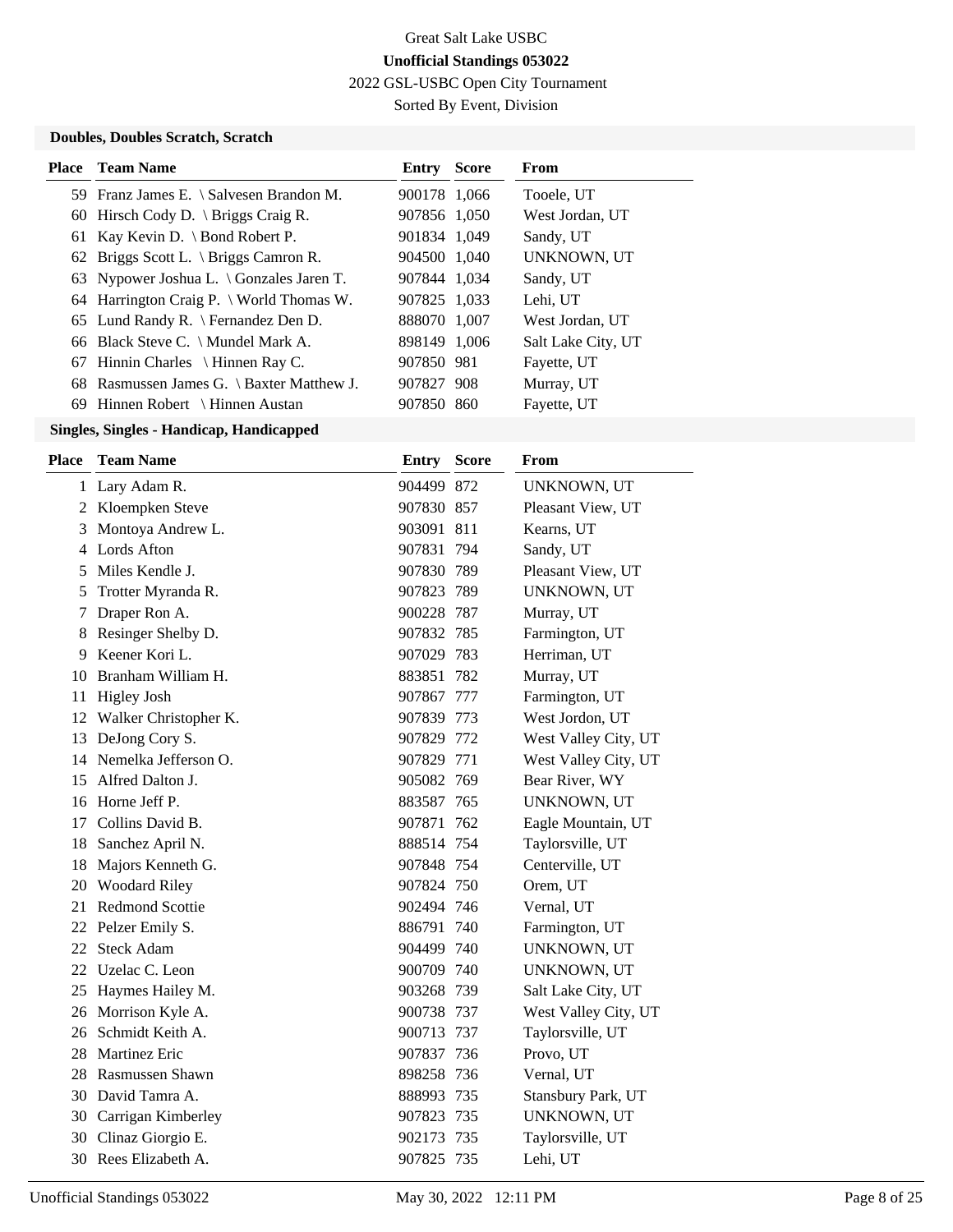2022 GSL-USBC Open City Tournament

Sorted By Event, Division

| 30 Salisbury Andrew J.<br>907854 735<br>Eagle Mountain, UT<br>35 Connor Jeffery R.<br>907854 734<br>Eagle Mountain, UT<br>35 Rowley Bailee L.<br>Stansbury Park, UT<br>888992 734<br>Bear River, WY<br>Warenski Avery R.<br>905082 733<br>37 |                      |
|----------------------------------------------------------------------------------------------------------------------------------------------------------------------------------------------------------------------------------------------|----------------------|
|                                                                                                                                                                                                                                              |                      |
|                                                                                                                                                                                                                                              |                      |
|                                                                                                                                                                                                                                              |                      |
|                                                                                                                                                                                                                                              |                      |
| Holtman Priscila C.<br>West Valley City, UT<br>38<br>907858 731                                                                                                                                                                              |                      |
| Smith Jeremy W.<br>905081 728<br>Bear River, WY<br>39                                                                                                                                                                                        |                      |
| Azevedo James (Isaac) I. Jr<br>Vernal, UT<br>902494 727<br>40                                                                                                                                                                                |                      |
| Harrington Craig P.<br>Lehi, UT<br>41<br>907825 726                                                                                                                                                                                          |                      |
| Anderson Michael L. Jr<br>42<br>907844 725<br>Sandy, UT                                                                                                                                                                                      |                      |
| West Jordan, UT<br>Hatch Brayden R.<br>907847 724<br>43                                                                                                                                                                                      |                      |
| 44 Bernal Brennon R.<br>906255 723<br>Holladay, UT                                                                                                                                                                                           |                      |
| Hibler Madison R.<br>Bear River, WY<br>905080 723<br>44                                                                                                                                                                                      |                      |
| 46 Franz James E.<br>Tooele, UT<br>900178 722                                                                                                                                                                                                |                      |
| Johansen Jeremy P.<br>904285 720<br>Lehi, UT<br>47                                                                                                                                                                                           |                      |
| Baxter Matthew J.<br>907827 718<br>Murray, UT<br>48                                                                                                                                                                                          |                      |
| Taylorsville, UT<br><b>Hadley Megan</b><br>49<br>902173 715                                                                                                                                                                                  |                      |
| Hansen Cheryl J.<br>49<br>907860 715                                                                                                                                                                                                         | West Valley City, UT |
| Collins Ali L.<br>Bear River, WY<br>51<br>905081 714                                                                                                                                                                                         |                      |
| Ray Eric L.<br>883838 714<br>Midvale, UT<br>51                                                                                                                                                                                               |                      |
| Ngai Stephen K.<br>53<br>888070 712<br>West Jordan, UT                                                                                                                                                                                       |                      |
| Salvesen Brandon M.<br>Tooele, UT<br>54<br>900178 711                                                                                                                                                                                        |                      |
| Barker Anita L.<br>Farmington, UT<br>886791 710<br>55                                                                                                                                                                                        |                      |
| 55 Hinnen Austan<br>907850 710<br>Fayette, UT                                                                                                                                                                                                |                      |
| Manuel Aaron K. Jr<br>907834 709<br>Bountiful, UT<br>57                                                                                                                                                                                      |                      |
| Haslam Shannon<br>907848 709<br>Centerville, UT<br>57                                                                                                                                                                                        |                      |
| Matthews Susan J.<br>907823 709<br>57<br>UNKNOWN, UT                                                                                                                                                                                         |                      |
| Bennett Thomas W.<br>907829 707<br>60                                                                                                                                                                                                        | West Valley City, UT |
| 61 Knorr Jennifer A.<br>898952 706<br>Salt Lake City, UT                                                                                                                                                                                     |                      |
| Black Steve C.<br>Salt Lake City, UT<br>61<br>898149 706                                                                                                                                                                                     |                      |
| Wolfe Jeri L.<br>Taylorsville, UT<br>61<br>900195 706                                                                                                                                                                                        |                      |
| Hunt Floyd B.<br>Stansbury Park, UT<br>64<br>888992 705                                                                                                                                                                                      |                      |
| 64 Snyder Gretchen E.<br>888514 705<br>Taylorsville, UT                                                                                                                                                                                      |                      |
| 64 Kilgore Scott<br>907846 705<br>Eagle Mountain, UT                                                                                                                                                                                         |                      |
| Clewis Scott R.<br>Salt Lake City, UT<br>898952 704<br>67                                                                                                                                                                                    |                      |
| Hunt Thomas M.<br>Stansbury Park, UT<br>888992 704<br>67                                                                                                                                                                                     |                      |
| Wood Jeremy J.<br>Murray, UT<br>900227 703<br>69                                                                                                                                                                                             |                      |
| Miller Ryan D.<br>Murray, UT<br>883851 702<br>70                                                                                                                                                                                             |                      |
| Haymes Jeramy S.<br>Salt Lake City, UT<br>903268 701<br>71                                                                                                                                                                                   |                      |
| Resinger Craig T.<br>907832 700<br>Farmington, UT<br>72                                                                                                                                                                                      |                      |
| Russell Joanne F.<br>Bear River, WY<br>905080 700<br>72                                                                                                                                                                                      |                      |
| <b>Mahoney Randee</b><br>West Jordan, UT<br>902211 699<br>74                                                                                                                                                                                 |                      |
| Maldonado Amy<br>889356 699<br>74                                                                                                                                                                                                            | West Valley City, UT |
| Bybee Kelly M.<br>906204 699<br>74                                                                                                                                                                                                           | West Valley City, UT |
| Wolfe John M.<br>Taylorsville, UT<br>900195 697<br>77                                                                                                                                                                                        |                      |
| Coles Kristy L.<br>Farmington, UT<br>886791 697<br>77                                                                                                                                                                                        |                      |
| David Jeff<br>Murray, UT<br>900227 696<br>79                                                                                                                                                                                                 |                      |
| Nelson John A.<br>Stansbury Park, UT<br>888992 695<br>80                                                                                                                                                                                     |                      |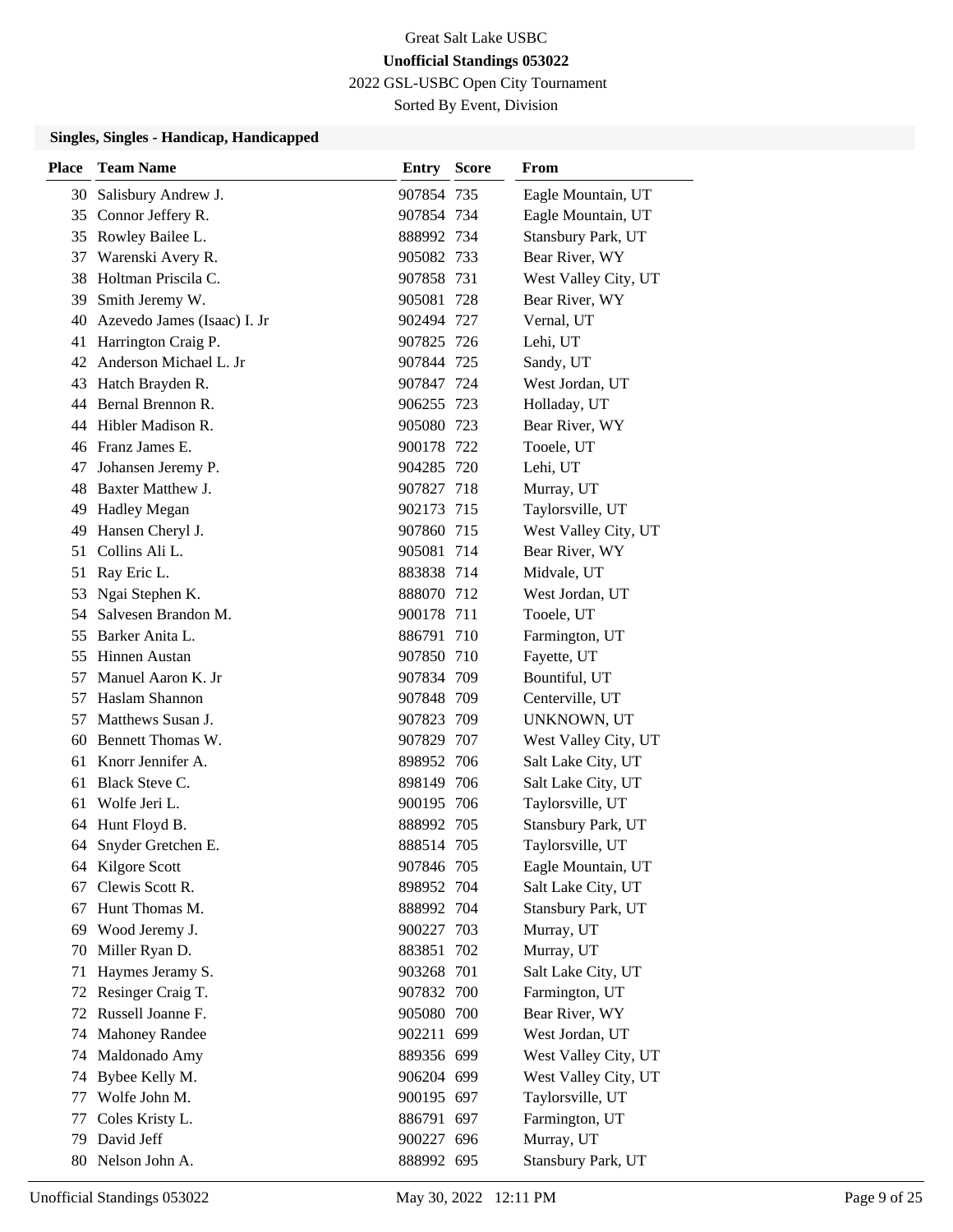2022 GSL-USBC Open City Tournament

Sorted By Event, Division

| <b>Place</b> | <b>Team Name</b>          | Entry      | <b>Score</b> | From                 |
|--------------|---------------------------|------------|--------------|----------------------|
|              | 81 Hall Mike C.           | 898149 693 |              | Salt Lake City, UT   |
| 81           | Bost Frank C.             | 901457 693 |              | Woods Cross, UT      |
| 81           | Jensen Trevor J.          | 901834 693 |              | Sandy, UT            |
|              | 84 Rees Clay B.           | 907825 692 |              | Lehi, UT             |
|              | 84 Woodard Ryan           | 907824 692 |              | Orem, UT             |
|              | 84 Behunin Norman E.      | 898258 692 |              | Vernal, UT           |
|              | 84 Smith Brandy P.        | 905080 692 |              | Bear River, WY       |
|              | 88 Kruithof Griffin M.    | 907827 691 |              | Murray, UT           |
|              | 89 Bond Robert P.         | 901834 690 |              | Sandy, UT            |
| 89           | Kesler Eddie L.           | 907851 690 |              | Salt Lake City, UT   |
| 91           | Cedeno Jose C.            | 907858 689 |              | West Valley City, UT |
|              | 91 Inciarte Maria L.      | 907841 689 |              | Draper, UT           |
|              | 93 Hill Rodney J.         | 907854 688 |              | Eagle Mountain, UT   |
|              | 94 Shaw Dianne A.         | 905588 685 |              | UNKNOWN, UT          |
|              | 94 Jeppson Bradley L.     | 907024 685 |              | Herriman, UT         |
|              | 96 Newberry Dale R.       | 900227 684 |              | Murray, UT           |
|              | 96 Li Andrew C.           | 888070 684 |              | West Jordan, UT      |
| 98           | Thomas William (Bryon) B. | 900227 683 |              | Murray, UT           |
|              | 98 Rankin David C.        | 907829 683 |              | West Valley City, UT |
| 98           | Uyeda Josh H.             | 899016 683 |              | Salt Lake City, UT   |
|              | 101 Hansen Cori A.        | 885717 682 |              | Kaysville, UT        |
|              | 102 Hines Devvon M.       | 898952 681 |              | Salt Lake City, UT   |
|              | 103 Huang Peter           | 888070 679 |              | West Jordan, UT      |
|              | 104 Jones Vickie J.       | 886787 678 |              | Farmington, UT       |
|              | 104 Bernal Dante L.       | 906255 678 |              | Holladay, UT         |
|              | 104 Terakami Gordon Y.    | 892389 678 |              | West Jordan, UT      |
|              | 104 Ramirez Helen M.      | 907858 678 |              | West Valley City, UT |
| 108          | Johansen Matt             | 904285 676 |              | Lehi, UT             |
|              | 108 Jensen Kathleen V.    | 886095 676 |              | Midvale, UT          |
|              | 110 Pendleton Dewayne E.  | 887628 675 |              | West Jordan, UT      |
|              | 110 Wareing Dustin T.     | 907839 675 |              | West Jordon, UT      |
|              | 110 Holzer Katie A.       | 907837 675 |              | Provo, UT            |
|              | 113 Smith Brandon C.      | 907846 674 |              | Eagle Mountain, UT   |
|              | 113 Gonzales Jaren T.     | 907844 674 |              | Sandy, UT            |
|              | 115 Nielson Waylon L.     | 907852 673 |              | West Jordan, UT      |
|              | 116 Lewis Will E. III     | 907829 672 |              | West Valley City, UT |
|              | 116 Sorich Jonathan M.    | 887628 672 |              | West Jordan, UT      |
|              | 118 Carlos Jeff H.        | 886819 671 |              | Layton, UT           |
|              | 118 Smith Kaitlyn R.      | 905082 671 |              | Bear River, WY       |
|              | 120 Haymes Holly M.       | 903268 670 |              | Salt Lake City, UT   |
|              | 120 Bearnson Michael      | 886819 670 |              | Layton, UT           |
|              | 120 Keener John W.        | 907024 670 |              | Herriman, UT         |
|              | 120 Messer Mike           | 889997 670 |              | Stansbury Park, UT   |
|              | 120 Okumura Jaaycob D.    | 907861 670 |              | West Valley City, UT |
|              | 125 Hayase-Fong Ken I.    | 907832 666 |              | Farmington, UT       |
|              | 126 Kerr Shaelyn          | 907024 665 |              | Herriman, UT         |
|              | 126 Jensen David R.       | 887634 665 |              | West Jordan, UT      |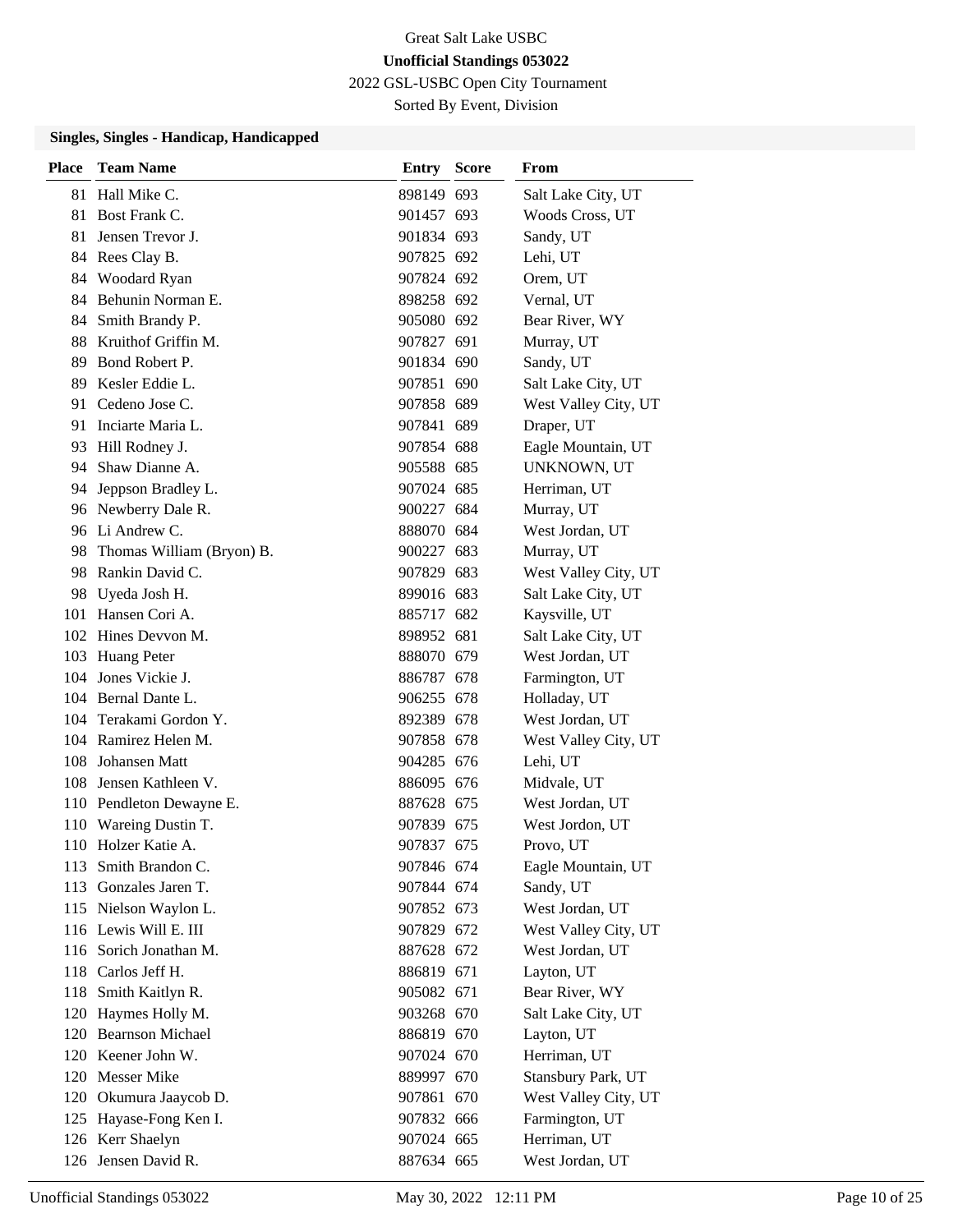2022 GSL-USBC Open City Tournament

Sorted By Event, Division

| Place | <b>Team Name</b>             | <b>Entry Score</b> | From                   |
|-------|------------------------------|--------------------|------------------------|
|       | 126 Trawinski Gregg (LG) J.  | 907828 665         | Park City, UT          |
| 129   | Salandi Patrick J.           | 907024 664         | Herriman, UT           |
| 129   | Syme Joseph L.               | 900228 664         | Murray, UT             |
|       | 131 Olszanskyj Serge J.      | 894096 663         | Cottonwood Heights, UT |
|       | 131 Pellegrino Anthony J.    | 907848 663         | Centerville, UT        |
|       | 131 Erickson Star            | 889997 663         | Stansbury Park, UT     |
|       | 134 Kidman Kyle F.           | 907823 662         | UNKNOWN, UT            |
|       | 134 Revill Corey R.          | 907844 662         | Sandy, UT              |
|       | 136 Adair Kevin R.           | 907859 661         | West Valley City, UT   |
|       | 136 Sommer Brock             | 907829 661         | West Valley City, UT   |
|       | 138 Pacheco Oscar            | 904285 659         | Lehi, UT               |
|       | 138 Hadlock Jennifer         | 907826 659         | Lake Point, UT         |
|       | 138 Shelton Steven L.        | 907838 659         | Sandy, UT              |
| 141   | Johnson Robert J.            | 888993 658         | Stansbury Park, UT     |
|       | 142 Slawson Patricia A.      | 888993 657         | Stansbury Park, UT     |
|       | 142 Firth Derek S.           | 905082 657         | Bear River, WY         |
|       | 144 Carlson Stephen D.       | 907851 656         | Salt Lake City, UT     |
|       | 144 Golmon Christopher C. II | 907870 656         | Ogden, UT              |
|       | 146 Weber Allen (Scott) S.   | 907846 655         | Eagle Mountain, UT     |
|       | 146 Kay Kevin D.             | 901834 655         | Sandy, UT              |
|       | 148 Black Jonathan R.        | 905588 654         | UNKNOWN, UT            |
|       | 148 Lawson Kevin A.          | 907872 654         | Sandy, UT              |
|       | 150 Johnson Sanobi M.        | 907861 653         | West Valley City, UT   |
|       | 150 Harthun Matthew R.       | 900228 653         | Murray, UT             |
|       | 150 Lee Peter I.             | 907846 653         | Eagle Mountain, UT     |
|       | 150 Holzer Jonathan V.       | 907836 653         | Provo, UT              |
|       | 154 Edler Robert R.          | 907858 652         | West Valley City, UT   |
|       | 154 Hadlock Brandon M.       | 907826 652         | Lake Point, UT         |
|       | 154 Dimick Alex              | 898258 652         | Vernal, UT             |
|       | 154 Hunt Jennifer L.         | 888992 652         | Stansbury Park, UT     |
|       | 158 Bills Tina C.            | 886791 651         | Farmington, UT         |
|       | 158 Diamond Robert S.        | 900709 651         | UNKNOWN, UT            |
|       | 158 Nielsen Matthew T.       | 907836 651         | Provo, UT              |
| 161   | Church Brett D.              | 907835 650         | Kearns, UT             |
| 161   | Turley Mark D.               | 907854 650         | Eagle Mountain, UT     |
|       | 161 Uyeda Richard            | 899016 650         | Salt Lake City, UT     |
|       | 164 Brown Eric L.            | 905588 649         | UNKNOWN, UT            |
|       | 164 Carrigan Rick J. Sr      | 907823 649         | UNKNOWN, UT            |
|       | 166 Azevedo Anthony M.       | 902494 648         | Vernal, UT             |
|       | 166 Wilken Andrew J.         | 907868 648         | Sandy, UT              |
|       | 168 Hernandez Alex SR        | 907841 647         | Draper, UT             |
|       | 169 Mundel Mark A.           | 898149 646         | Salt Lake City, UT     |
|       | 169 Ruoti Evan W.            | 900738 646         | West Valley City, UT   |
|       | 171 Rasmussen James G.       | 907827 645         | Murray, UT             |
|       | 172 Kerr Don D. Jr           | 907024 644         | Herriman, UT           |
|       | 172 Liddiard Jared D.        | 904285 644         | Lehi, UT               |
|       | 172 Mandell Mark D.          | 907832 644         | Farmington, UT         |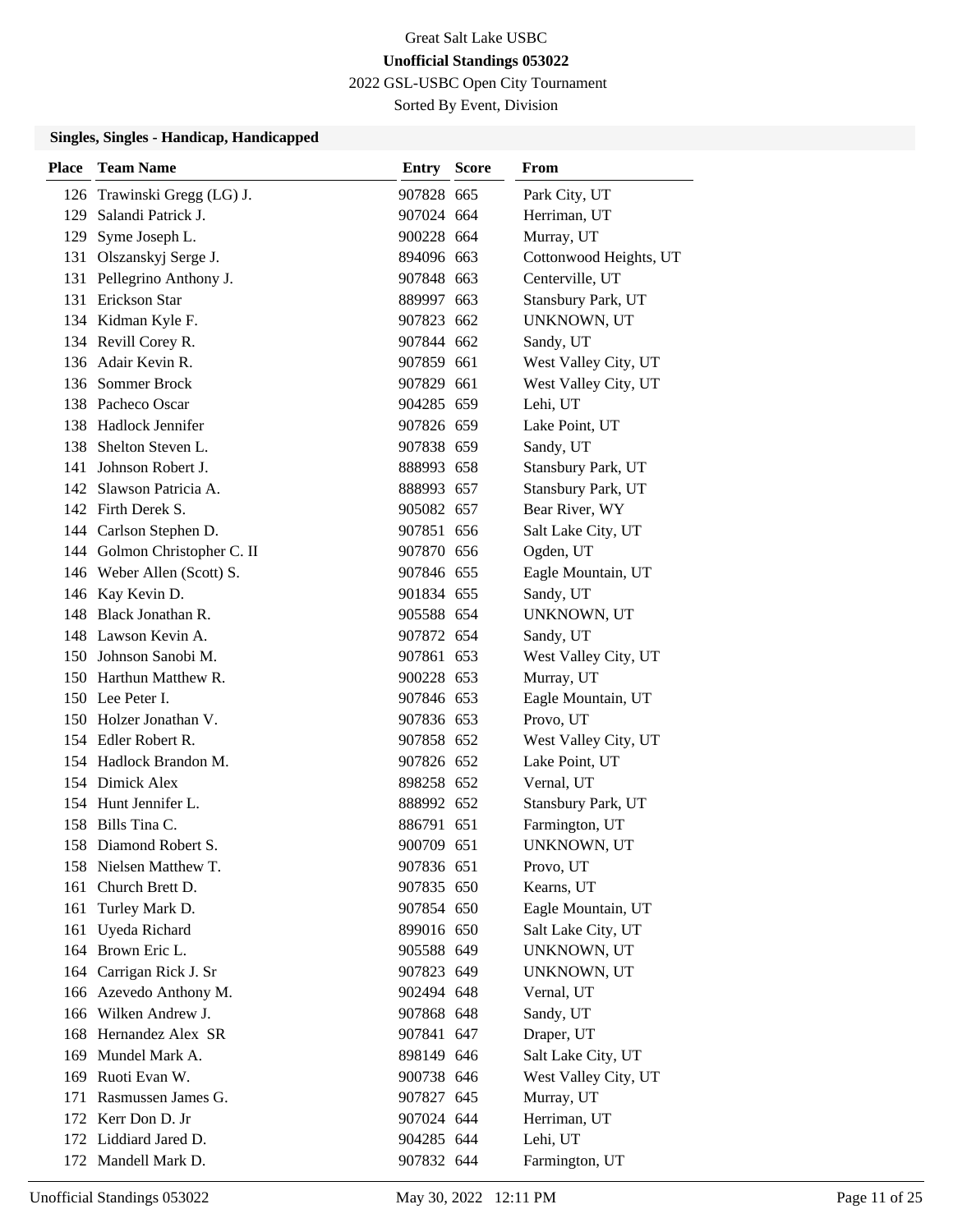2022 GSL-USBC Open City Tournament

Sorted By Event, Division

| Place | <b>Team Name</b>           | <b>Entry Score</b> | From                 |
|-------|----------------------------|--------------------|----------------------|
|       | 175 Madrid Frank E.        | 907837 643         | Provo, UT            |
|       | 175 Bills Kalee M.         | 886791 643         | Farmington, UT       |
|       | 177 Briggs Camron R.       | 904500 642         | UNKNOWN, UT          |
|       | 177 Carlson Austin C.      | 907851 642         | Salt Lake City, UT   |
|       | 179 Atkinson Colby D.      | 907836 641         | Provo, UT            |
|       | 180 Baker Robert A.        | 900195 640         | Taylorsville, UT     |
|       | 180 Brand Joan V.          | 886095 640         | Midvale, UT          |
|       | 182 Breckenridge Adam L.   | 886819 639         | Layton, UT           |
|       | 183 Moore Brent (Gus) E.   | 900228 638         | Murray, UT           |
|       | 183 Morley Chris K.        | 907862 638         | Murray, UT           |
|       | 185 Russell Tami L.        | 905080 637         | Bear River, WY       |
|       | 186 Sorich Jeffrey R.      | 887628 636         | West Jordan, UT      |
| 187   | Girardo James E.           | 900713 635         | Taylorsville, UT     |
|       | 188 Zipprich Keith J.      | 898258 634         | Vernal, UT           |
|       | 188 Maldonado Todd A.      | 889356 634         | West Valley City, UT |
|       | 190 Fernandez Den D.       | 888070 632         | West Jordan, UT      |
|       | 191 Johansen Troy W.       | 904285 631         | Lehi, UT             |
|       | 192 Willis Ryan D.         | 907827 630         | Murray, UT           |
|       | 192 Maldonado Madison      | 889357 630         | West Valley City, UT |
|       | 194 Lund Randy R.          | 888070 629         | West Jordan, UT      |
|       | 195 Hall Jarrod M.         | 898149 628         | Salt Lake City, UT   |
|       | 195 Nypower Joshua L.      | 907838 628         | Sandy, UT            |
|       | 195 Price Douglas C.       | 907860 628         | West Valley City, UT |
|       | 198 Madrid Marnye A.       | 907837 627         | Provo, UT            |
|       | 198 Hook Russell L.        | 888514 627         | Taylorsville, UT     |
|       | 198 Duffield Dusty         | 888070 627         | West Jordan, UT      |
|       | 198 Kidman-Rasmusen Ann B. | 907823 627         | UNKNOWN, UT          |
|       | 202 Bennett Kory W.        | 889357 626         | West Valley City, UT |
|       | 203 Sosnowski Peter A.     | 907828 625         | Park City, UT        |
|       | 204 Burgener Mary C.       | 886095 624         | Midvale, UT          |
|       | 204 MacLeod Dylan S.       | 883586 624         | UNKNOWN, UT          |
|       | 204 Metzger Caleb W.       | 888993 624         | Stansbury Park, UT   |
|       | 207 Hunt Taylor O.         | 889997 623         | Stansbury Park, UT   |
| 207   | Metzger Richard W.         | 900178 623         | Tooele, UT           |
|       | 209 Pendleton Cole L.      | 887628 622         | West Jordan, UT      |
|       | 210 Walkington Richard L.  | 903994 620         | West Jordan, UT      |
| 210   | Baker Scott A.             | 900195 620         | Taylorsville, UT     |
|       | 212 Hunt Arnie W.          | 889997 617         | Stansbury Park, UT   |
| 213   | Taylor Michael W.          | 907867 614         | Farmington, UT       |
|       | 214 Jensen John F.         | 886095 613         | Midvale, UT          |
|       | 214 Robles Vanessa M.      | 905082 613         | Bear River, WY       |
|       | 214 Robles Rafael S. Sr    | 905081 613         | Bear River, WY       |
|       | 217 Badham David L.        | 901457 612         | Woods Cross, UT      |
| 218   | Jones Michael E.           | 889997 611         | Stansbury Park, UT   |
|       | 219 Nolan Jordan J.        | 907827 610         | Murray, UT           |
|       | 220 Carlson Brady C.       | 907851 608         | Salt Lake City, UT   |
|       | 221 Lee Luis               | 905588 607         | UNKNOWN, UT          |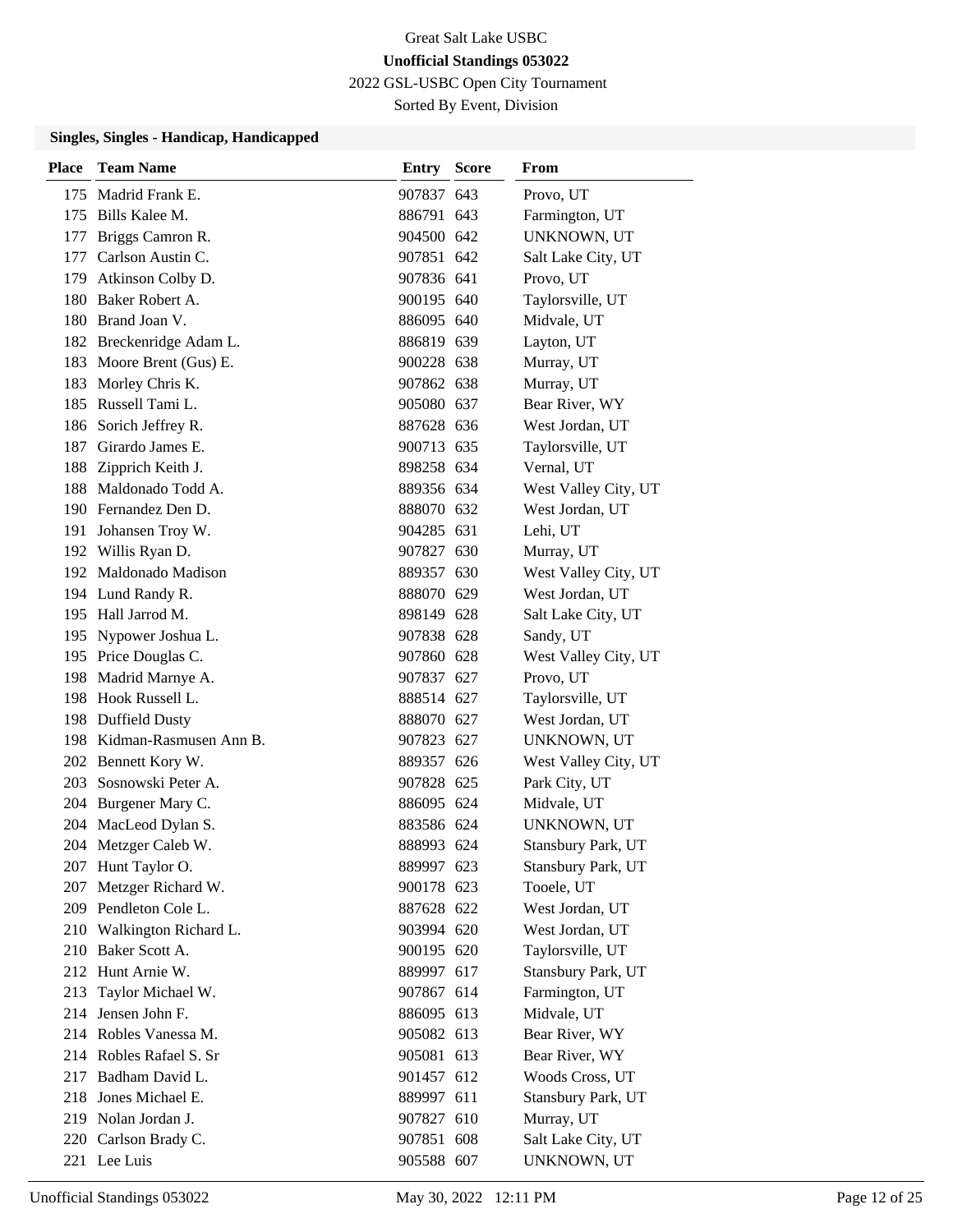2022 GSL-USBC Open City Tournament

Sorted By Event, Division

#### **Singles, Singles - Handicap, Handicapped**

| Place | <b>Team Name</b>          | Entry      | <b>Score</b> | From                 |
|-------|---------------------------|------------|--------------|----------------------|
| 221   | Briggs Craig R.           | 904500 607 |              | UNKNOWN, UT          |
| 221   | Briggs Scott L.           | 904499 607 |              | UNKNOWN, UT          |
|       | 224 Welte Terry W.        | 906255 606 |              | Holladay, UT         |
|       | 224 Mahoney Charles D.    | 902211 606 |              | West Jordan, UT      |
|       | 226 Slawson David A.      | 888993 605 |              | Stansbury Park, UT   |
|       | 226 Bell Billy D.         | 900713 605 |              | Taylorsville, UT     |
|       | 228 Wilkinson Steve W.    | 883838 604 |              | Midvale, UT          |
|       | 228 Carter Lane W.        | 903268 604 |              | Salt Lake City, UT   |
|       | 230 Hinnen Ray C.         | 907850 603 |              | Fayette, UT          |
| 231   | Johansen Jeffrey U.       | 904285 601 |              | Lehi, UT             |
|       | 232 Hook Chase R.         | 888514 600 |              | Taylorsville, UT     |
|       | 232 Woodman Paul E.       | 907853 600 |              | Centerville, UT      |
|       | 234 Bond Austin P.        | 901834 597 |              | Sandy, UT            |
|       | 235 Randall Bobbie L.     | 907836 595 |              | Provo, UT            |
|       | 235 Maxwell Kevin B.      | 907836 595 |              | Provo, UT            |
|       | 237 Okumura Gary N.       | 907861 594 |              | West Valley City, UT |
|       | 237 Holcomb Aaron T.      | 905081 594 |              | Bear River, WY       |
|       | 239 Cantonwine Michael C. | 907858 593 |              | West Valley City, UT |
|       | 240 Wiseman Norman L. Jr  | 907859 592 |              | West Valley City, UT |
|       | 241 Hinnin Charles        | 907850 589 |              | Fayette, UT          |
|       | 242 Church Jeffery B.     | 907835 587 |              | Kearns, UT           |
|       | 242 Coulombe A.J.         | 888514 587 |              | Taylorsville, UT     |
|       | 244 Walters Adam J.       | 900709 586 |              | UNKNOWN, UT          |
|       | 244 Bernal Jordan S.      | 906255 586 |              | Holladay, UT         |
|       | 246 Baker Eleanor         | 900195 585 |              | Taylorsville, UT     |
|       | 247 Williams Dale J.      | 902173 582 |              | Taylorsville, UT     |
|       | 248 Cooper Toby L.        | 886819 579 |              | Layton, UT           |
|       | 249 Haymes Darrell D.     | 903268 576 |              | Salt Lake City, UT   |
|       | 250 Huggard Scott P.      | 907837 574 |              | Provo, UT            |
|       | 250 Parkin Neal R.        | 887628 574 |              | West Jordan, UT      |
|       | 252 Coates Jason M.       | 902494 570 |              | Vernal, UT           |
| 253   | Smart Jack R.             | 903091 566 |              | Kearns, UT           |
|       | 254 Cassity John E.       | 889997 565 |              | Stansbury Park, UT   |
|       | 255 Colledge Shaun M.     | 898952 551 |              | Salt Lake City, UT   |
|       | 256 Hansen Preston J.     | 885717 539 |              | Kaysville, UT        |
|       | 257 Leon Richard          | 907825 534 |              | Lehi, UT             |
|       | 258 Kunkel Mindee P.      | 907831 531 |              | Sandy, UT            |
|       | 259 Pobieglo Matt J.      | 907827 506 |              | Murray, UT           |
|       | 260 Hinnen Robert         | 907850 471 |              | Fayette, UT          |
|       | 260 Hinnen Thomas G.      | 907850 471 |              | Fayette, UT          |

#### **Singles, Singles - Scratch, Scratch**

| <b>Place</b> Team Name  | <b>Entry Score</b> | From              |
|-------------------------|--------------------|-------------------|
| 1 Kloempken Steve       | 907830 798         | Pleasant View, UT |
| 2 Miles Kendle J.       | 907830 744         | Pleasant View, UT |
| 3 Draper Ron A.         | 900228 742         | Murray, UT        |
| 4 Walker Christopher K. | 907839 698         | West Jordon, UT   |
|                         |                    |                   |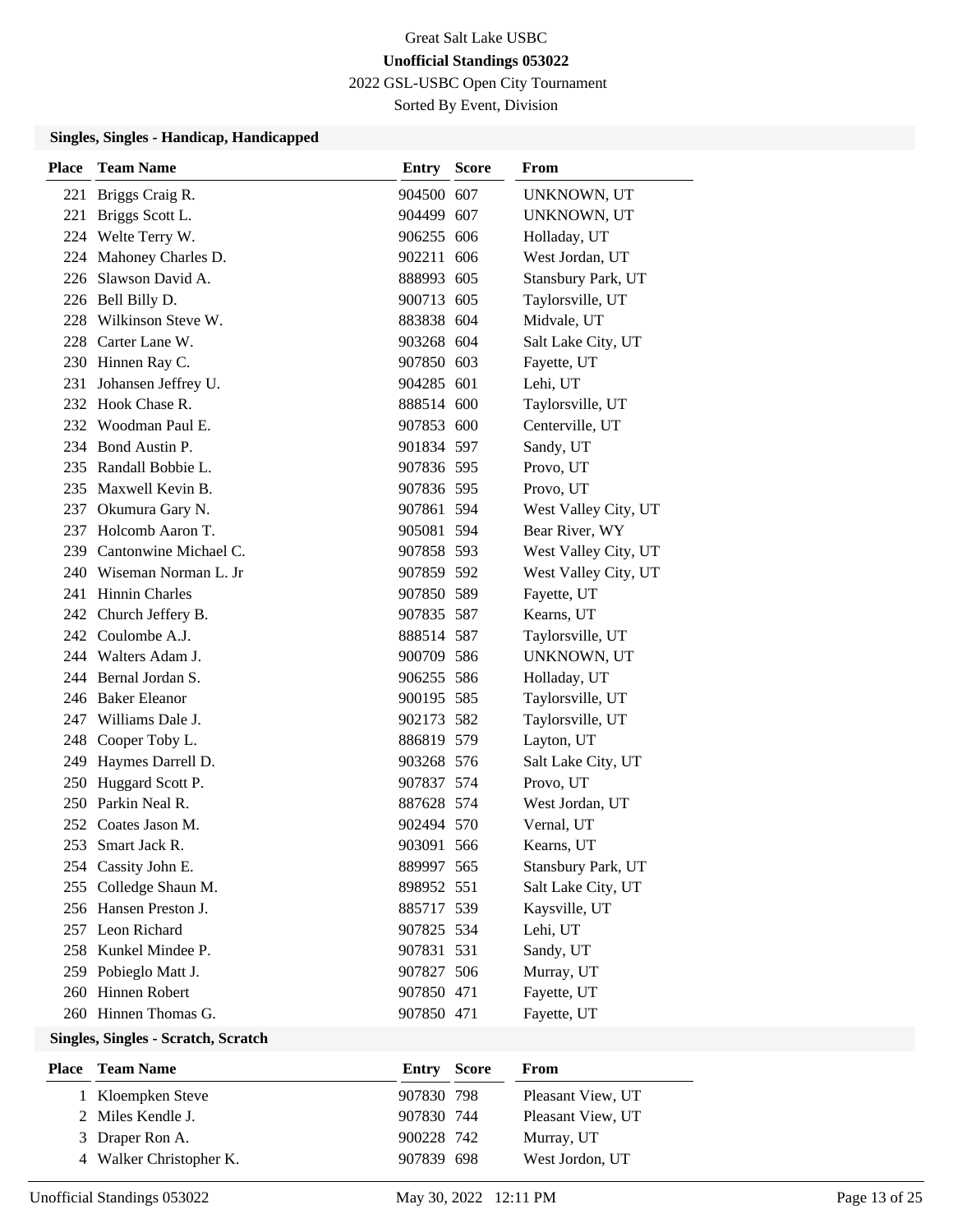2022 GSL-USBC Open City Tournament

Sorted By Event, Division

# **Singles, Singles - Scratch, Scratch**

| <b>Place</b> | <b>Team Name</b>               | Entry      | <b>Score</b> | From                 |
|--------------|--------------------------------|------------|--------------|----------------------|
|              | 5 Morrison Kyle A.             | 900738 697 |              | West Valley City, UT |
| 6            | Clinaz Giorgio E.              | 902173 695 |              | Taylorsville, UT     |
| 7            | Ray Eric L.                    | 883838 693 |              | Midvale, UT          |
| 8            | Schmidt Keith A.               | 900713 686 |              | Taylorsville, UT     |
|              | 9 Woodard Riley                | 907824 678 |              | Orem, UT             |
| 10           | Sanchez April N.               | 888514 668 |              | Taylorsville, UT     |
| 11           | Wood Jeremy J.                 | 900227 666 |              | Murray, UT           |
| 12           | Woodard Ryan                   | 907824 663 |              | Orem, UT             |
| 13           | Kilgore Scott                  | 907846 657 |              | Eagle Mountain, UT   |
|              | 14 Connor Jeffery R.           | 907854 656 |              | Eagle Mountain, UT   |
|              | 14 David Jeff                  | 900227 656 |              | Murray, UT           |
|              | 16 Azevedo James (Isaac) I. Jr | 902494 655 |              | Vernal, UT           |
|              | 17 Harrington Craig P.         | 907825 648 |              | Lehi, UT             |
| 18           | Nemelka Jefferson O.           | 907829 647 |              | West Valley City, UT |
| 19           | Thomas William (Bryon) B.      | 900227 646 |              | Murray, UT           |
|              | 20 Lords Afton                 | 907831 638 |              | Sandy, UT            |
|              | 21 Coles Kristy L.             | 886791 635 |              | Farmington, UT       |
| 22           | Black Steve C.                 | 898149 631 |              | Salt Lake City, UT   |
| 23           | Rees Clay B.                   | 907825 630 |              | Lehi, UT             |
|              | 24 Hall Mike C.                | 898149 629 |              | Salt Lake City, UT   |
|              | 25 Warenski Avery R.           | 905082 628 |              | Bear River, WY       |
| 26           | Haymes Jeramy S.               | 903268 626 |              | Salt Lake City, UT   |
|              | 26 Bond Robert P.              | 901834 626 |              | Sandy, UT            |
| 28           | Smith Brandon C.               | 907846 620 |              | Eagle Mountain, UT   |
|              | 29 Kruithof Griffin M.         | 907827 619 |              | Murray, UT           |
|              | 30 Hatch Brayden R.            | 907847 616 |              | West Jordan, UT      |
| 31           | Harthun Matthew R.             | 900228 610 |              | Murray, UT           |
|              | 32 Wareing Dustin T.           | 907839 603 |              | West Jordon, UT      |
| 33           | Newberry Dale R.               | 900227 601 |              | Murray, UT           |
| 34           | Willis Ryan D.                 | 907827 598 |              | Murray, UT           |
| 35           | Bernal Dante L.                | 906255 597 |              | Holladay, UT         |
|              | 36 Kesler Eddie L.             | 907851 596 |              | Salt Lake City, UT   |
| 37           | Adair Kevin R.                 | 907859 594 |              | West Valley City, UT |
| 37           | Hayase-Fong Ken I.             | 907832 594 |              | Farmington, UT       |
| 39           | Ruoti Evan W.                  | 900738 592 |              | West Valley City, UT |
| 40           | Jensen Trevor J.               | 901834 591 |              | Sandy, UT            |
|              | 41 Collins David B.            | 907871 590 |              | Eagle Mountain, UT   |
|              | 42 Carlos Jeff H.              | 886819 585 |              | Layton, UT           |
|              | 43 Franz James E.              | 900178 577 |              | Tooele, UT           |
|              | 44 Diamond Robert S.           | 900709 576 |              | UNKNOWN, UT          |
|              | 45 Breckenridge Adam L.        | 886819 575 |              | Layton, UT           |
|              | 46 Mundel Mark A.              | 898149 568 |              | Salt Lake City, UT   |
|              | 46 Bearnson Michael            | 886819 568 |              | Layton, UT           |
|              | 48 Baxter Matthew J.           | 907827 567 |              | Murray, UT           |
|              | 49 Girardo James E.            | 900713 565 |              | Taylorsville, UT     |
|              | 50 Hook Russell L.             | 888514 563 |              | Taylorsville, UT     |
|              | 51 Carlson Stephen D.          | 907851 562 |              | Salt Lake City, UT   |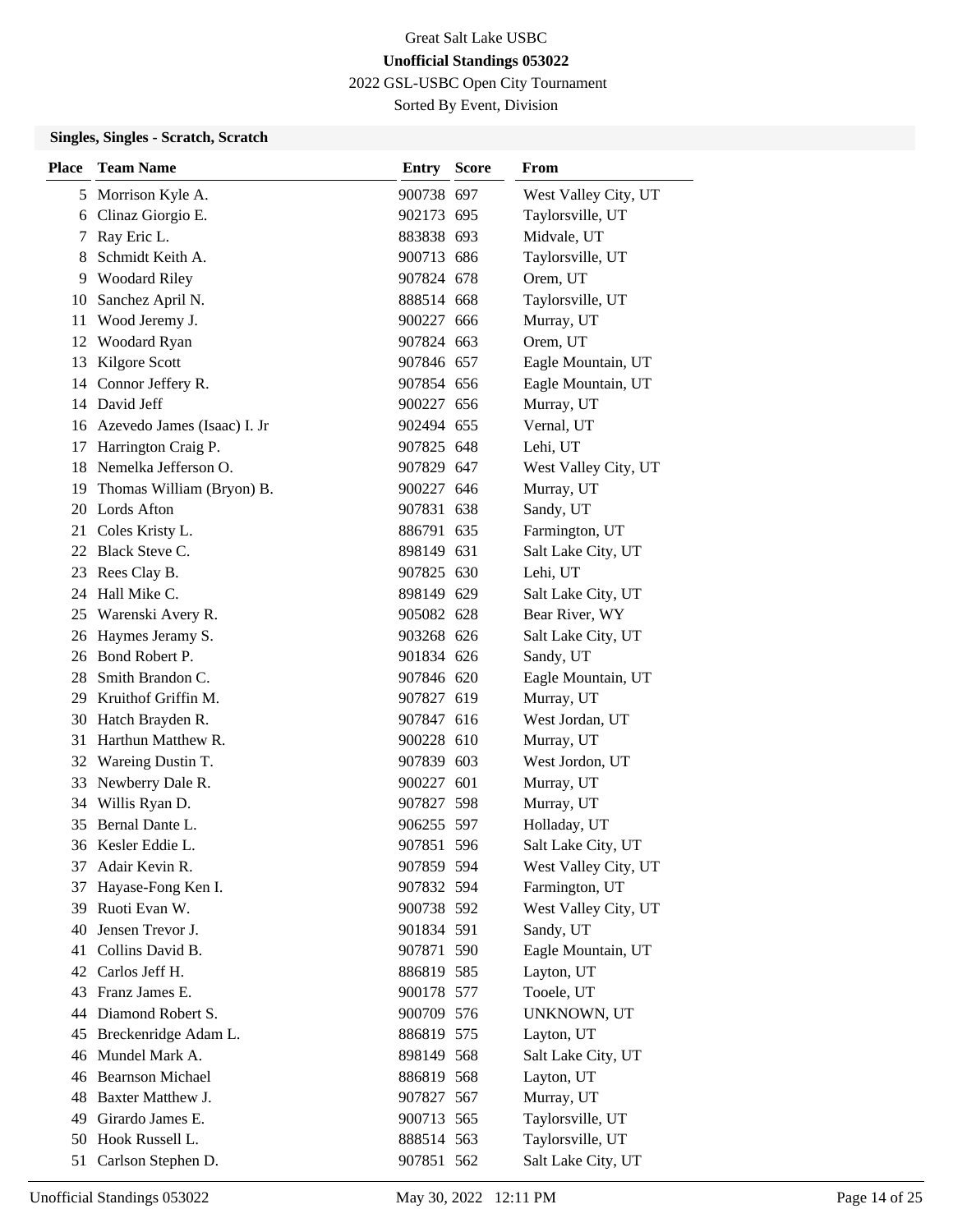2022 GSL-USBC Open City Tournament

Sorted By Event, Division

### **Singles, Singles - Scratch, Scratch**

| <b>Place</b> | <b>Team Name</b>        | <b>Entry Score</b> | From                 |
|--------------|-------------------------|--------------------|----------------------|
|              | 52 Resinger Craig T.    | 907832 555         | Farmington, UT       |
| 53           | Nypower Joshua L.       | 907838 553         | Sandy, UT            |
|              | 54 Moore Brent (Gus) E. | 900228 552         | Murray, UT           |
|              | 54 Hook Chase R.        | 888514 552         | Taylorsville, UT     |
| 56           | Johansen Troy W.        | 904285 550         | Lehi, UT             |
| 57           | Walkington Richard L.   | 903994 548         | West Jordan, UT      |
| 58           | Johansen Jeffrey U.     | 904285 547         | Lehi, UT             |
|              | 58 Kay Kevin D.         | 901834 547         | Sandy, UT            |
| 60           | Nolan Jordan J.         | 907827 546         | Murray, UT           |
|              | 60 Russell Tami L.      | 905080 546         | Bear River, WY       |
| 60           | Syme Joseph L.          | 900228 546         | Murray, UT           |
| 63           | Briggs Craig R.         | 904500 545         | UNKNOWN, UT          |
| 63           | Wilkinson Steve W.      | 883838 545         | Midvale, UT          |
| 65           | Walters Adam J.         | 900709 543         | UNKNOWN, UT          |
|              | 66 Mahoney Charles D.   | 902211 542         | West Jordan, UT      |
| 67           | Hansen Cori A.          | 885717 539         | Kaysville, UT        |
| 68           | Robles Rafael S. Sr     | 905081 538         | Bear River, WY       |
| 69           | Gonzales Jaren T.       | 907844 534         | Sandy, UT            |
|              | 70 Carlson Austin C.    | 907851 532         | Salt Lake City, UT   |
| 71           | Sosnowski Peter A.      | 907828 528         | Park City, UT        |
| 72           | Bell Billy D.           | 900713 524         | Taylorsville, UT     |
| 73           | Carrigan Rick J. Sr     | 907823 523         | UNKNOWN, UT          |
| 73           | Williams Dale J.        | 902173 523         | Taylorsville, UT     |
| 75           | Mandell Mark D.         | 907832 520         | Farmington, UT       |
| 75           | Taylor Michael W.       | 907867 520         | Farmington, UT       |
| 77           | Coates Jason M.         | 902494 519         | Vernal, UT           |
| 78           | Wiseman Norman L. Jr    | 907859 517         | West Valley City, UT |
| 79           | Lawson Kevin A.         | 907872 514         | Sandy, UT            |
| 80           | Hall Jarrod M.          | 898149 507         | Salt Lake City, UT   |
| 81           | David Tamra A.          | 888993 506         | Stansbury Park, UT   |
|              | 82 Hinnen Austan        | 907850 505         | Fayette, UT          |
| 83.          | Hansen Preston J.       | 885717 496         | Kaysville, UT        |
|              | 84 Cooper Toby L.       | 886819 490         | Layton, UT           |
| 85           | Shelton Steven L.       | 907838 481         | Sandy, UT            |
|              | 86 Hinnen Ray C.        | 907850 477         | Fayette, UT          |
| 87           | Hinnin Charles          | 907850 476         | Fayette, UT          |
| 88           | Carlson Brady C.        | 907851 473         | Salt Lake City, UT   |
| 89           | Hinnen Robert           | 907850 471         | Fayette, UT          |
| 89           | Hinnen Thomas G.        | 907850 471         | Fayette, UT          |
| 89           | Bond Austin P.          | 901834 471         | Sandy, UT            |
| 92           | Pobieglo Matt J.        | 907827 469         | Murray, UT           |
| 93           | Kunkel Mindee P.        | 907831 461         | Sandy, UT            |
| 94           | Lewis Will E. III       | 907829 459         | West Valley City, UT |
| 95           | Woodman Paul E.         | 907853 457         | Centerville, UT      |

# **All Events 50 to 64 Handicap, All Events 50 - 64 Handicap, Handicapped**

| <b>Team Name</b> | <b>Place</b> |  |  |
|------------------|--------------|--|--|
|------------------|--------------|--|--|

 $\text{Entry}$  **Score From**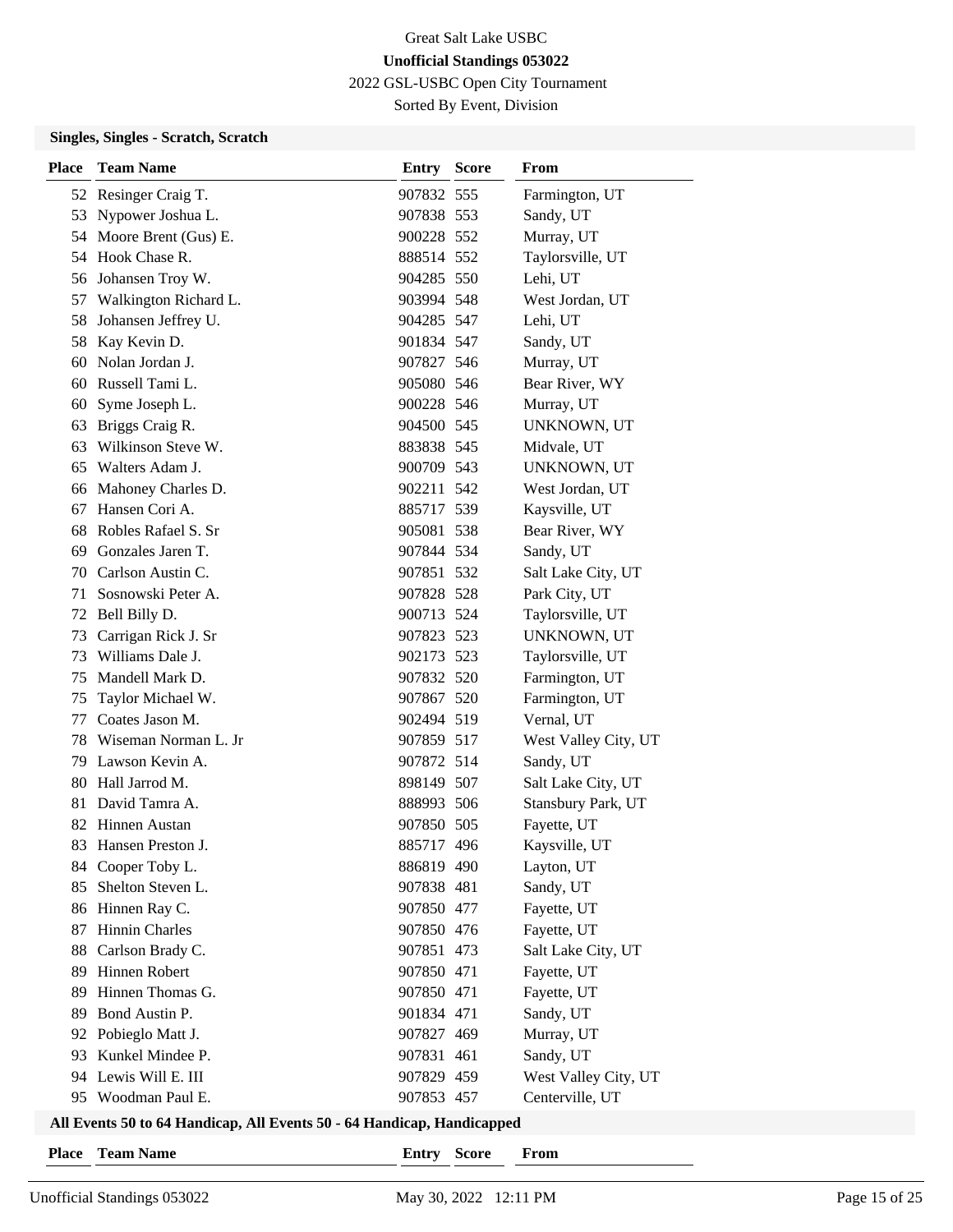2022 GSL-USBC Open City Tournament

Sorted By Event, Division

# **All Events 50 to 64 Handicap, All Events 50 - 64 Handicap, Handicapped**

| <b>Place</b> | <b>Team Name</b>             | Entry        | <b>Score</b> | From                 |
|--------------|------------------------------|--------------|--------------|----------------------|
|              | 1 Kloempken Steve            | 907830 2,372 |              | Pleasant View, UT    |
|              | 2 Kesler Eddie L.            | 907851 2,250 |              | Salt Lake City, UT   |
| 3            | Barker Anita L.              | 886791 2,187 |              | Farmington, UT       |
| 4            | <b>Martinez Eric</b>         | 907837 2,137 |              | Provo, UT            |
| 5            | Nemelka Jefferson O.         | 907829 2,132 |              | West Valley City, UT |
|              | 6 Brown Eric L.              | 905588 2,121 |              | UNKNOWN, UT          |
| 7            | David Tamra A.               | 888993 2,114 |              | Stansbury Park, UT   |
| 8            | Kilgore Scott                | 907846 2,113 |              | Eagle Mountain, UT   |
| 9            | Schmidt Keith A.             | 900713 2,109 |              | Taylorsville, UT     |
| 10           | Shaw Dianne A.               | 905588 2,087 |              | UNKNOWN, UT          |
| 11           | Kidman-Rasmusen Ann B.       | 907823 2,084 |              | UNKNOWN, UT          |
|              | 12 Connor Jeffery R.         | 907854 2,080 |              | Eagle Mountain, UT   |
|              | 13 Russell Joanne F.         | 905080 2,075 |              | Bear River, WY       |
|              | 14 Cedeno Jose C.            | 907858 2,067 |              | West Valley City, UT |
| 15           | Johansen Troy W.             | 904285 2,058 |              | Lehi, UT             |
|              | 16 Salisbury Andrew J.       | 907854 2,057 |              | Eagle Mountain, UT   |
| 17           | Baker Robert A.              | 900195 2,052 |              | Taylorsville, UT     |
| 18           | Rankin David C.              | 907829 2,051 |              | West Valley City, UT |
|              | 19 David Jeff                | 900227 2,044 |              | Murray, UT           |
|              | 20 Hill Rodney J.            | 907854 2,040 |              | Eagle Mountain, UT   |
|              | 21 Pendleton Dewayne E.      | 887628 2,037 |              | West Jordan, UT      |
|              | 22 Wilkinson Steve W.        | 883838 2,036 |              | Midvale, UT          |
| 23           | Bennett Thomas W.            | 907829 2,034 |              | West Valley City, UT |
| 24           | Maldonado Amy                | 885717 2,031 |              | Kaysville, UT        |
| 25           | Adair Kevin R.               | 907859 2,020 |              | West Valley City, UT |
|              | 26 Keener John W.            | 907024 2,007 |              | Herriman, UT         |
| 27           | Smith Jeremy W.              | 905081 2,006 |              | Bear River, WY       |
| 28           | Uyeda Richard                | 899016 2,003 |              | Salt Lake City, UT   |
| 29           | Harrington Craig P.          | 907825 1,998 |              | Lehi, UT             |
|              | 30 Ramirez Helen M.          | 907858 1,996 |              | West Valley City, UT |
| 31           | Madrid Frank E.              | 907837 1,991 |              | Provo, UT            |
| 32           | Maldonado Todd A.            | 885717 1,978 |              | Kaysville, UT        |
|              | 33 Salandi Patrick J.        | 907024 1,970 |              | Herriman, UT         |
|              | 34 Edler Robert R.           | 907858 1,965 |              | West Valley City, UT |
|              | 35 Carlson Stephen D.        | 907851 1,963 |              | Salt Lake City, UT   |
|              | 36 Madrid Marnye A.          | 907837 1,962 |              | Provo, UT            |
|              | 36 Kay Kevin D.              | 901834 1,962 |              | Sandy, UT            |
|              | 38 Gonzales Jaren T.         | 907844 1,961 |              | Sandy, UT            |
|              | 39 Weber Allen (Scott) S.    | 907846 1,948 |              | Eagle Mountain, UT   |
| 40           | Newberry Dale R.             | 900227 1,937 |              | Murray, UT           |
| 41           | Briggs Scott L.              | 904499 1,930 |              | UNKNOWN, UT          |
|              | 42 Thomas William (Bryon) B. | 900227 1,925 |              | Murray, UT           |
| 43           | Turley Mark D.               | 907854 1,924 |              | Eagle Mountain, UT   |
|              | 44 Revill Corey R.           | 907844 1,919 |              | Sandy, UT            |
| 45           | Maxwell Kevin B.             | 907837 1,908 |              | Provo, UT            |
|              | 46 Black Steve C.            | 898149 1,904 |              | Salt Lake City, UT   |
|              | 47 Hunt Arnie W.             | 889997 1,900 |              | Stansbury Park, UT   |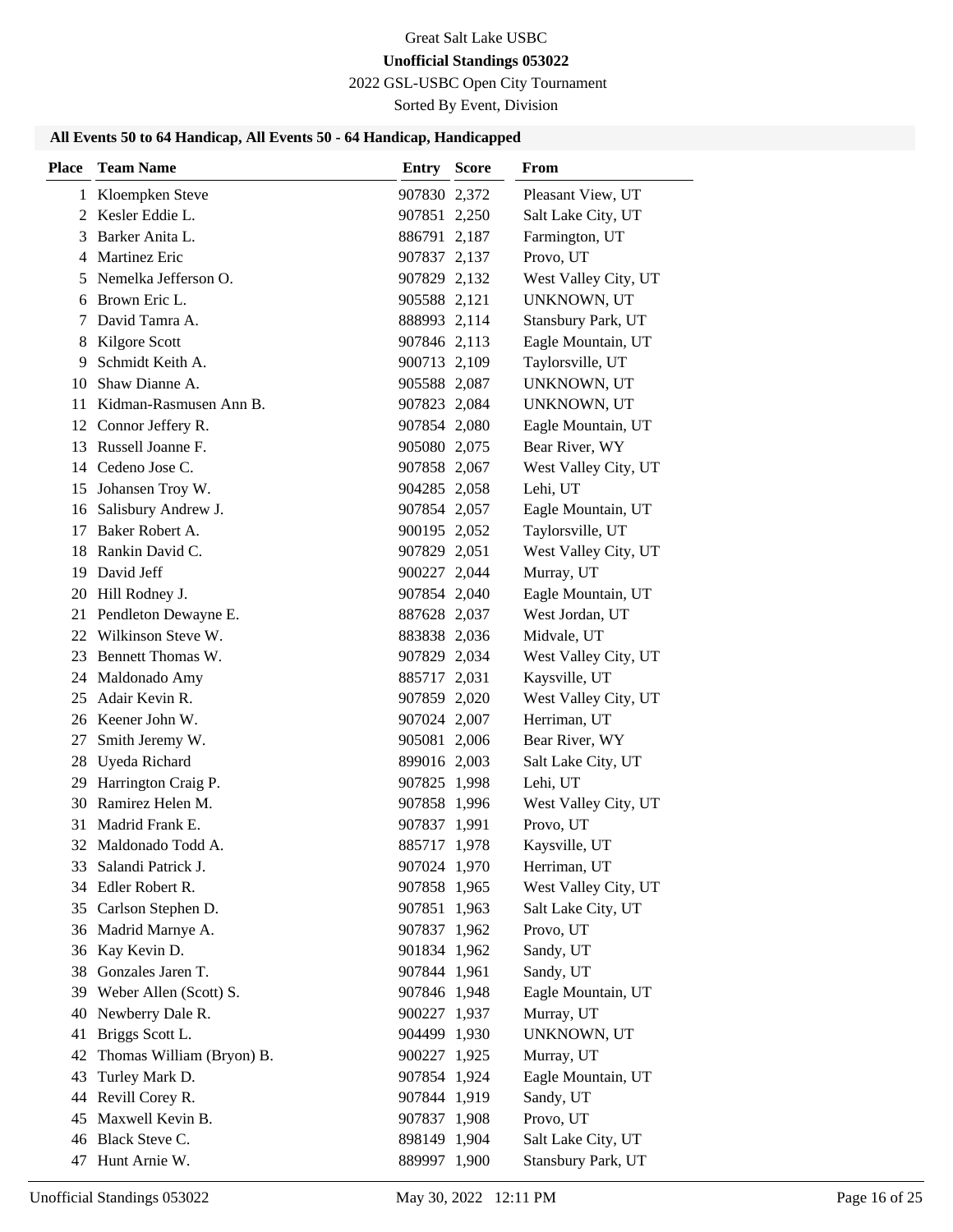2022 GSL-USBC Open City Tournament

Sorted By Event, Division

# **All Events 50 to 64 Handicap, All Events 50 - 64 Handicap, Handicapped**

| <b>Place</b> | <b>Team Name</b>       | Entry        | <b>Score</b> | From                 |
|--------------|------------------------|--------------|--------------|----------------------|
|              | 48 Cassity John E.     | 889997 1,891 |              | Stansbury Park, UT   |
| 49           | Bills Tina C.          | 886791 1,889 |              | Farmington, UT       |
| 50           | Sosnowski Peter A.     | 907828 1,888 |              | Park City, UT        |
| 51           | Lund Randy R.          | 888070 1,885 |              | West Jordan, UT      |
|              | 52 Johansen Jeffrey U. | 904285 1,874 |              | Lehi, UT             |
| 53           | Bond Robert P.         | 901834 1,871 |              | Sandy, UT            |
|              | 54 Bell Billy D.       | 886819 1,870 |              | Layton, UT           |
| 55           | Haymes Darrell D.      | 903268 1,859 |              | Salt Lake City, UT   |
| 56           | Mundel Mark A.         | 898149 1,848 |              | Salt Lake City, UT   |
| 57           | Robles Rafael S. Sr    | 905081 1,837 |              | Bear River, WY       |
| 58           | Williams Dale J.       | 900738 1,795 |              | West Valley City, UT |
| 58           | Wiseman Norman L. Jr   | 907859 1,795 |              | West Valley City, UT |
| 60           | <b>Baker Eleanor</b>   | 900195 1,768 |              | Taylorsville, UT     |
| 61           | Carter Lane W.         | 903268 1,756 |              | Salt Lake City, UT   |
| 62           | Inciarte Maria L.      | 907841 1,434 |              | Draper, UT           |
| 63           | Bennett Kory W.        | 889357 1,279 |              | West Valley City, UT |
| 64           | Hook Russell L.        | 888514 1,219 |              | Taylorsville, UT     |

# **All Events 50 to 64 Scratch, All Events 50 to 64 Scratch, Scratch**

| <b>Place</b> | <b>Team Name</b>          | Entry        | <b>Score</b> | From                 |
|--------------|---------------------------|--------------|--------------|----------------------|
|              | 1 Kloempken Steve         | 907830 2,195 |              | Pleasant View, UT    |
| 2            | Kilgore Scott             | 907846 1,969 |              | Eagle Mountain, UT   |
| 3            | Kesler Eddie L.           | 907851 1,968 |              | Salt Lake City, UT   |
| 4            | Schmidt Keith A.          | 900713 1,956 |              | Taylorsville, UT     |
| 5            | David Jeff                | 900227 1,924 |              | Murray, UT           |
| 6            | Wilkinson Steve W.        | 883838 1,859 |              | Midvale, UT          |
| 7            | Connor Jeffery R.         | 907854 1,846 |              | Eagle Mountain, UT   |
| 8            | Adair Kevin R.            | 907859 1,819 |              | West Valley City, UT |
| 9            | Johansen Troy W.          | 904285 1,815 |              | Lehi, UT             |
| 10           | Thomas William (Bryon) B. | 900227 1,814 |              | Murray, UT           |
| 11           | Harrington Craig P.       | 907825 1,764 |              | Lehi, UT             |
| 12           | Nemelka Jefferson O.      | 907829 1,760 |              | West Valley City, UT |
| 13           | Cedeno Jose C.            | 907858 1,713 |              | West Valley City, UT |
| 14           | Johansen Jeffrey U.       | 904285 1,712 |              | Lehi, UT             |
| 15           | Newberry Dale R.          | 900227 1,688 |              | Murray, UT           |
| 16           | Carlson Stephen D.        | 907851 1,681 |              | Salt Lake City, UT   |
| 17           | Black Steve C.            | 898149 1,679 |              | Salt Lake City, UT   |
| 17           | Bond Robert P.            | 901834 1,679 |              | Sandy, UT            |
| 19           | Edler Robert R.           | 907858 1,659 |              | West Valley City, UT |
| 20           | Kay Kevin D.              | 901834 1,638 |              | Sandy, UT            |
| 21           | Revill Corey R.           | 907844 1,628 |              | Sandy, UT            |
| 22           | Bell Billy D.             | 886819 1,627 |              | Layton, UT           |
| 23           | Maxwell Kevin B.          | 907837 1,626 |              | Provo, UT            |
| 24           | Williams Dale J.          | 900738 1,618 |              | West Valley City, UT |
| 25           | Mundel Mark A.            | 898149 1,614 |              | Salt Lake City, UT   |
|              | 26 Robles Rafael S. Sr    | 905081 1,612 |              | Bear River, WY       |
| 27           | Sosnowski Peter A.        | 907828 1,597 |              | Park City, UT        |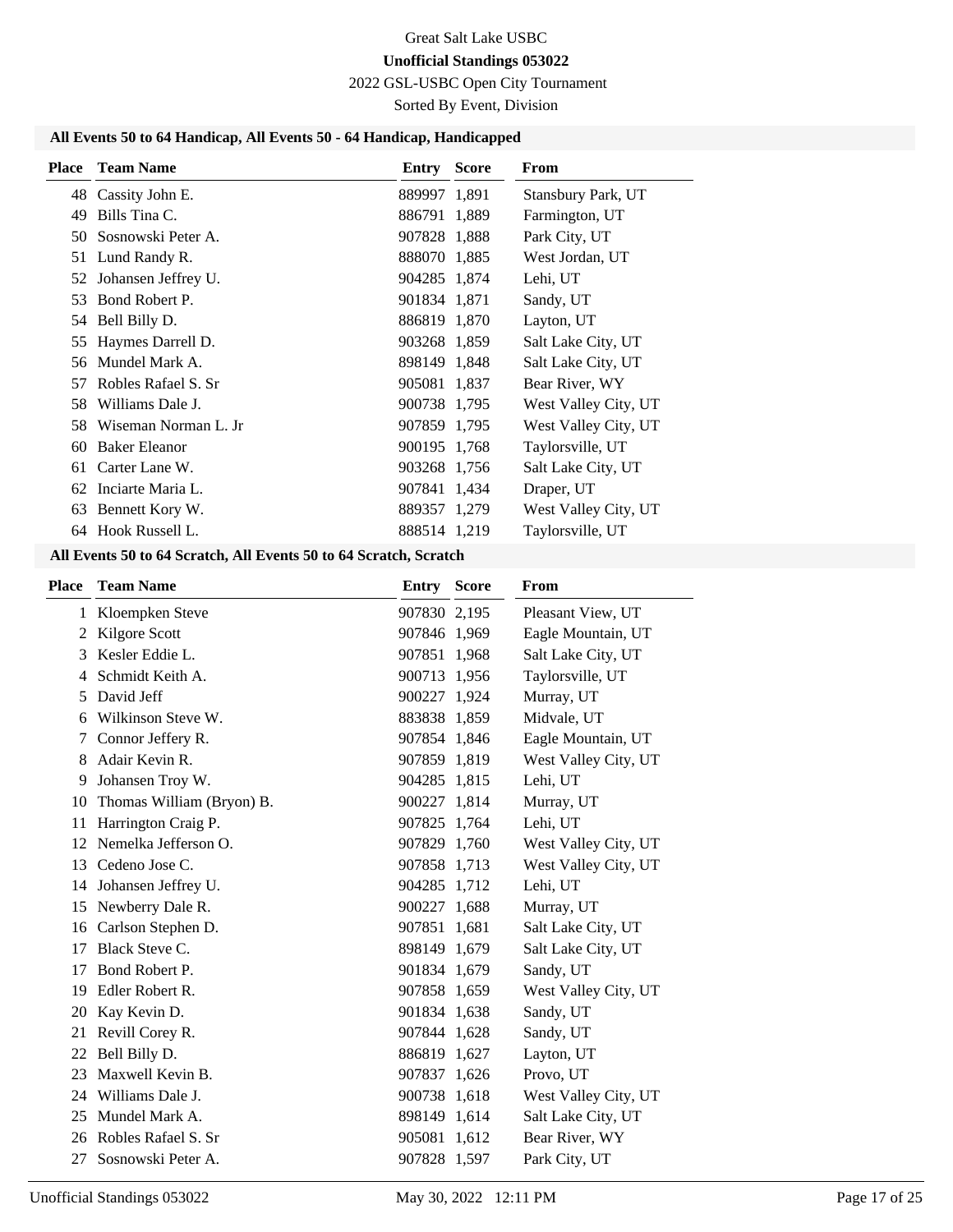2022 GSL-USBC Open City Tournament

Sorted By Event, Division

### **All Events 50 to 64 Scratch, All Events 50 to 64 Scratch, Scratch**

| <b>Place</b> Team Name    | <b>Entry Score</b> | <b>From</b>          |
|---------------------------|--------------------|----------------------|
| 28 Hunt Arnie W.          | 889997 1,576       | Stansbury Park, UT   |
| 29 Wiseman Norman L. Jr   | 907859 1,570       | West Valley City, UT |
| 30 Gonzales Jaren T.      | 907844 1,541       | Sandy, UT            |
| 31 Cassity John E.        | 889997 1,537       | Stansbury Park, UT   |
| 32 Kidman-Rasmusen Ann B. | 907823 1,517       | UNKNOWN, UT          |
| 33 Briggs Scott L.        | 904499 1,486       | UNKNOWN, UT          |
| 34 David Tamra A.         | 888993 1,427       | Stansbury Park, UT   |
| 35 Hook Russell L.        | 888514 1,091       | Taylorsville, UT     |
|                           |                    |                      |

#### **All Events 65 and over Handicap, All Events 65 and over Handicap, Handicapped**

| <b>Place</b> | <b>Team Name</b>      | <b>Entry Score</b> | From                 |
|--------------|-----------------------|--------------------|----------------------|
|              | 1 Li Andrew C.        | 888070 2,163       | West Jordan, UT      |
| 2            | Holtman Priscila C.   | 907858 2,161       | West Valley City, UT |
| 3            | Hunt Floyd B.         | 888992 2,118       | Stansbury Park, UT   |
| 4            | Ngai Stephen K.       | 888070 2,068       | West Jordan, UT      |
| 5            | Johnson Robert J.     | 888993 2,027       | Stansbury Park, UT   |
| 6            | Diamond Robert S.     | 900709 2,012       | UNKNOWN, UT          |
| 7            | Uzelac C. Leon        | 900709 2,006       | UNKNOWN, UT          |
| 8            | Nelson John A.        | 888992 2,002       | Stansbury Park, UT   |
| 9            | Metzger Richard W.    | 900178 1,978       | Tooele, UT           |
| 10           | Behunin Norman E.     | 898258 1,971       | Vernal, UT           |
| 11           | Zipprich Keith J.     | 898258 1,952       | Vernal, UT           |
| 12           | Hall Mike C.          | 898149 1,929       | Salt Lake City, UT   |
| 13           | Moore Brent (Gus) E.  | 900228 1,894       | Murray, UT           |
| 14           | Fernandez Den D.      | 888070 1,890       | West Jordan, UT      |
| 15           | Cantonwine Michael C. | 907858 1,889       | West Valley City, UT |
| 16           | Matthews Susan J.     | 907823 1,396       | UNKNOWN, UT          |
| 17           | Patton Chris D.       | 907828 1,353       | Park City, UT        |
| 18           | Hernandez Alex SR     | 907841 1,301       | Draper, UT           |
| 19           | Welte Terry W.        | 906255 1,236       | Holladay, UT         |

#### **All Events 65 and over Scratch, All Events 65 and over Scratch, Scratch**

| Entry                                                                                                                                | From                                                                                  |
|--------------------------------------------------------------------------------------------------------------------------------------|---------------------------------------------------------------------------------------|
|                                                                                                                                      | UNKNOWN, UT                                                                           |
|                                                                                                                                      | Salt Lake City, UT                                                                    |
|                                                                                                                                      | Murray, UT                                                                            |
|                                                                                                                                      | West Jordan, UT                                                                       |
|                                                                                                                                      | Park City, UT                                                                         |
| <b>Place</b> Team Name<br>1 Diamond Robert S.<br>2 Hall Mike C.<br>3 Moore Brent (Gus) E.<br>4 Fernandez Den D.<br>5 Patton Chris D. | Score<br>900709 1,787<br>898149 1,737<br>900228 1,636<br>888070 1.584<br>907828 1,127 |

| <b>Place</b> Team Name  | Entry        | <b>Score</b> | From              |
|-------------------------|--------------|--------------|-------------------|
| 1 Kloempken Steve       | 907830 2,372 |              | Pleasant View, UT |
| 2 Walker Christopher K. | 907839 2,277 |              | West Jordon, UT   |
| 3 Trotter Myranda R.    | 907823 2,266 |              | UNKNOWN, UT       |
| 3 Collins Ali L.        | 905081 2,266 |              | Bear River, WY    |
| 5 Resinger Shelby D.    | 907832 2,265 |              | Farmington, UT    |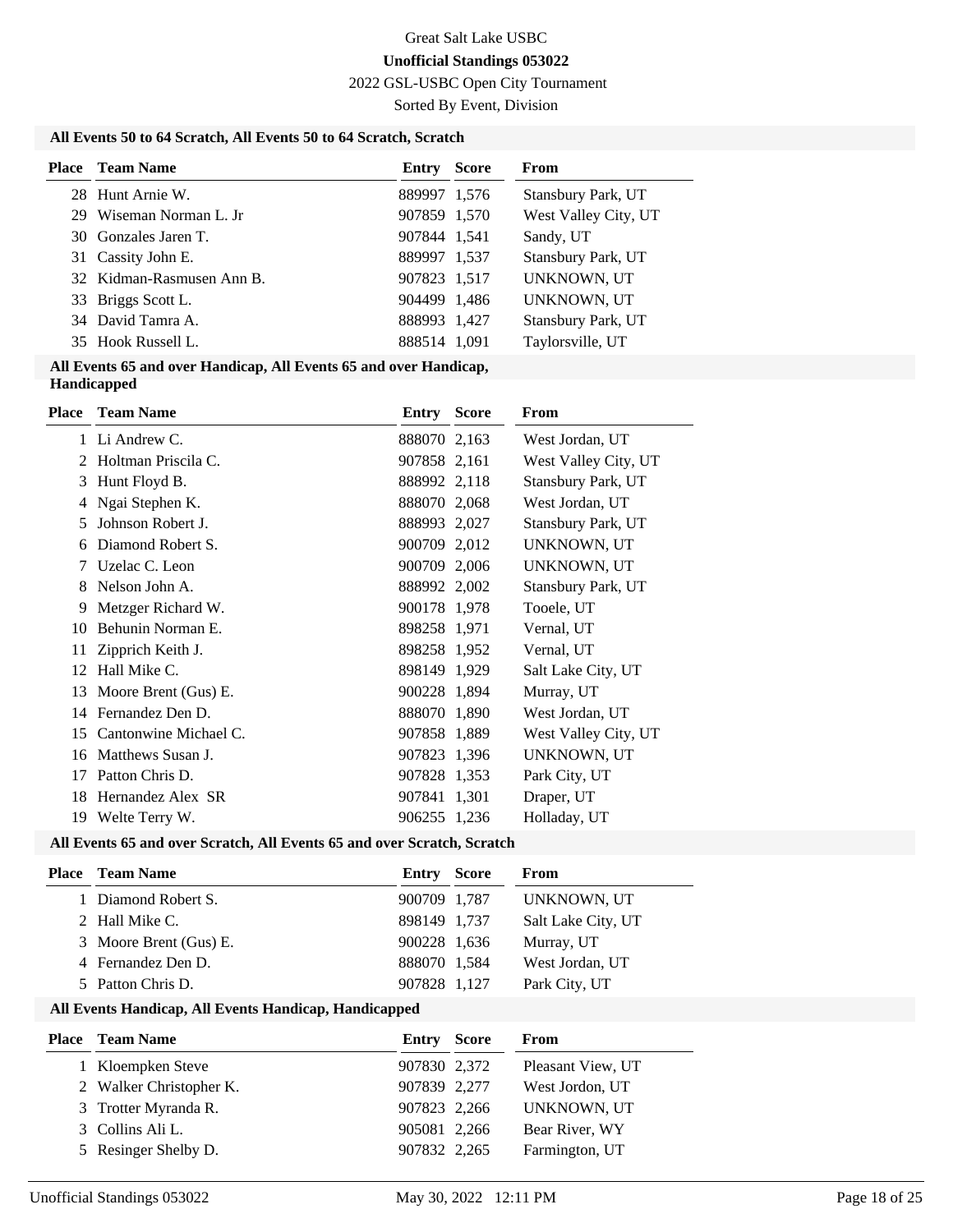2022 GSL-USBC Open City Tournament

Sorted By Event, Division

| <b>Place</b> | <b>Team Name</b>            | <b>Entry Score</b> | <b>From</b>          |
|--------------|-----------------------------|--------------------|----------------------|
|              | 6 Lary Adam R.              | 904499 2,263       | UNKNOWN, UT          |
| 7            | <b>Woodard Riley</b>        | 907824 2,257       | Orem, UT             |
| 8            | Kesler Eddie L.             | 907851 2,250       | Salt Lake City, UT   |
| 9            | Bernal Brennon R.           | 906255 2,237       | Holladay, UT         |
|              | 10 Barker Anita L.          | 886791 2,187       | Farmington, UT       |
| 11           | Clinaz Giorgio E.           | 902173 2,182       | Taylorsville, UT     |
|              | 12 Hayase-Fong Ken I.       | 907832 2,175       | Farmington, UT       |
| 13           | <b>Hadley Megan</b>         | 902173 2,173       | Taylorsville, UT     |
| 14           | Haymes Jeramy S.            | 903268 2,168       | Salt Lake City, UT   |
| 15           | Alfred Dalton J.            | 905082 2,165       | Bear River, WY       |
|              | 16 Haslam Shannon           | 907848 2,164       | Centerville, UT      |
| 17           | Miles Kendle J.             | 907830 2,163       | Pleasant View, UT    |
| 17           | Li Andrew C.                | 888070 2,163       | West Jordan, UT      |
| 19           | Warenski Avery R.           | 905082 2,162       | Bear River, WY       |
| 20           | Holtman Priscila C.         | 907858 2,161       | West Valley City, UT |
| 21           | Jeppson Bradley L.          | 907024 2,145       | Herriman, UT         |
| 22           | Martinez Eric               | 907837 2,137       | Provo, UT            |
| 23           | Nemelka Jefferson O.        | 907829 2,132       | West Valley City, UT |
| 24           | Sanchez April N.            | 888514 2,130       | Taylorsville, UT     |
| 25           | Haymes Hailey M.            | 903268 2,128       | Salt Lake City, UT   |
|              | 26 Rees Elizabeth A.        | 907825 2,127       | Lehi, UT             |
| 27           | Azevedo James (Isaac) I. Jr | 902494 2,121       | Vernal, UT           |
| 27           | Draper Ron A.               | 900228 2,121       | Murray, UT           |
| 27           | Brown Eric L.               | 905588 2,121       | UNKNOWN, UT          |
| 30           | Rowley Bailee L.            | 888992 2,120       | Stansbury Park, UT   |
| 31           | Wareing Dustin T.           | 907839 2,117       | West Jordon, UT      |
|              | 32 David Tamra A.           | 888993 2,114       | Stansbury Park, UT   |
| 33           | Kilgore Scott               | 907846 2,113       | Eagle Mountain, UT   |
| 34           | Schmidt Keith A.            | 900713 2,109       | Taylorsville, UT     |
| 35           | Jensen Kathleen V.          | 886095 2,103       | Midvale, UT          |
|              | 36 Pellegrino Anthony J.    | 907848 2,098       | Centerville, UT      |
|              | 36 Morley Chris K.          | 907857 2,098       | Murray, UT           |
|              | 38 Majors Kenneth G.        | 907848 2,089       | Centerville, UT      |
| 39           | Shaw Dianne A.              | 905588 2,087       | UNKNOWN, UT          |
|              | 39 Rasmussen Shawn          | 898258 2,087       | Vernal, UT           |
|              | 41 Hines Devvon M.          | 898952 2,086       | Salt Lake City, UT   |
|              | 42 Kidman-Rasmusen Ann B.   | 907823 2,084       | UNKNOWN, UT          |
| 42           | Sommer Brock                | 907829 2,084       | West Valley City, UT |
|              | 44 Redmond Scottie          | 902494 2,082       | Vernal, UT           |
| 44           | Morrison Kyle A.            | 900738 2,082       | West Valley City, UT |
|              | 46 Hinnen Austan            | 907850 2,081       | Fayette, UT          |
| 47           | Connor Jeffery R.           | 907854 2,080       | Eagle Mountain, UT   |
| 48           | Russell Joanne F.           | 905080 2,075       | Bear River, WY       |
| 49           | Carrigan Kimberley          | 907823 2,074       | UNKNOWN, UT          |
| 49           | Haymes Holly M.             | 903268 2,074       | Salt Lake City, UT   |
| 51           | Clewis Scott R.             | 898952 2,071       | Salt Lake City, UT   |
|              | 52 Ngai Stephen K.          | 888070 2,068       | West Jordan, UT      |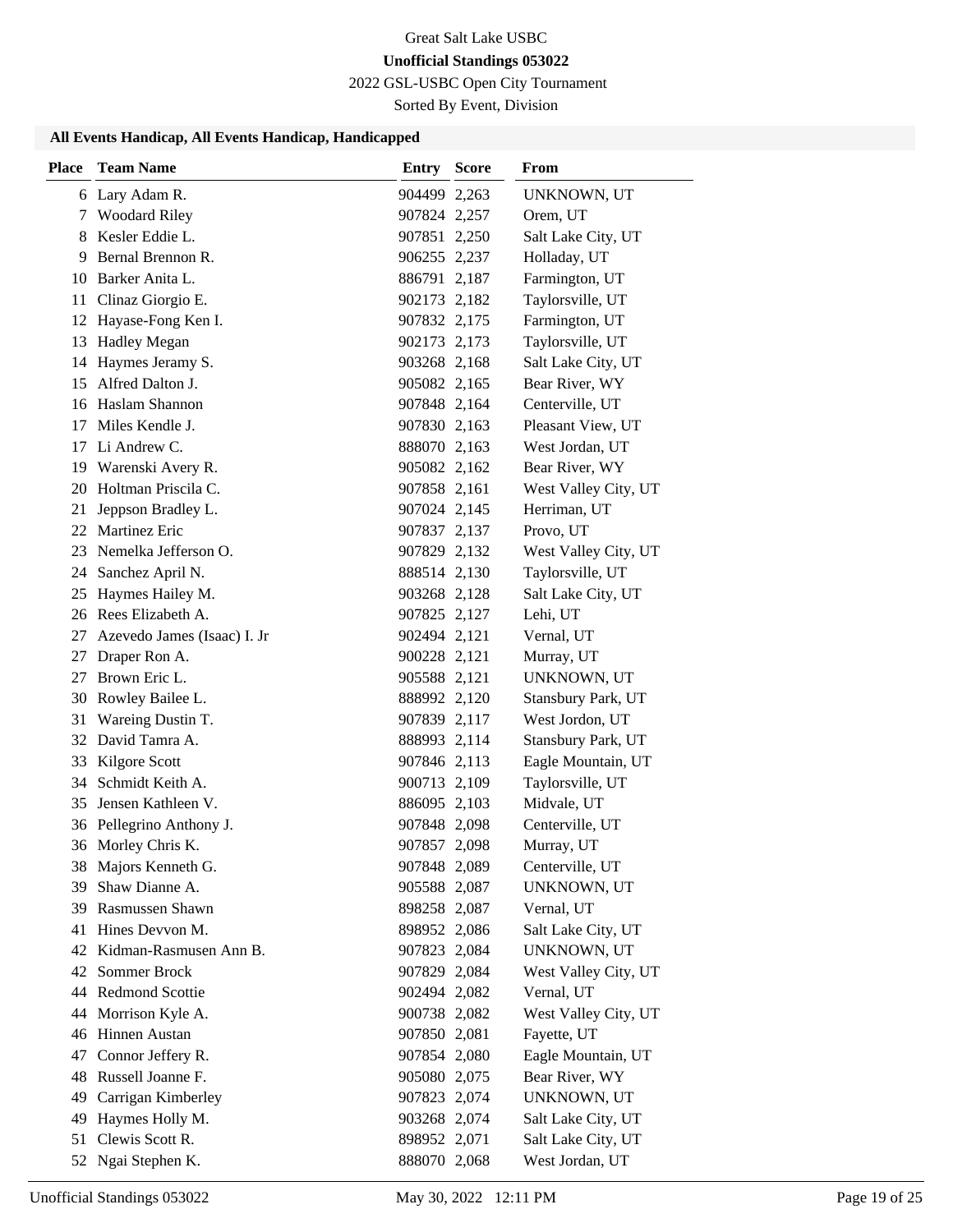2022 GSL-USBC Open City Tournament

Sorted By Event, Division

| Place | <b>Team Name</b>        | <b>Entry Score</b> | From                 |
|-------|-------------------------|--------------------|----------------------|
|       | 53 Cedeno Jose C.       | 907858 2,067       | West Valley City, UT |
|       | 54 Manuel Aaron K. Jr   | 907834 2,062       | Bountiful, UT        |
|       | 55 Johansen Troy W.     | 904285 2,058       | Lehi, UT             |
|       | 56 Salisbury Andrew J.  | 907854 2,057       | Eagle Mountain, UT   |
|       | 57 Knorr Jennifer A.    | 898952 2,056       | Salt Lake City, UT   |
|       | 58 Black Jonathan R.    | 905588 2,053       | UNKNOWN, UT          |
|       | 59 Rankin David C.      | 907829 2,051       | West Valley City, UT |
| 59.   | Baxter Matthew J.       | 907827 2,051       | Murray, UT           |
| 61    | Hook Chase R.           | 883838 2,049       | Midvale, UT          |
|       | 62 Salvesen Brandon M.  | 900178 2,046       | Tooele, UT           |
|       | 63 David Jeff           | 900227 2,044       | Murray, UT           |
|       | 64 Hunt Jennifer L.     | 888992 2,043       | Stansbury Park, UT   |
| 65    | Ray Eric L.             | 883838 2,040       | Midvale, UT          |
| 65    | Hill Rodney J.          | 907854 2,040       | Eagle Mountain, UT   |
| 67    | Wolfe Jeri L.           | 900195 2,039       | Taylorsville, UT     |
| 68    | Holcomb Aaron T.        | 905081 2,038       | Bear River, WY       |
| 68    | Snyder Gretchen E.      | 888514 2,038       | Taylorsville, UT     |
|       | 70 Wilkinson Steve W.   | 883838 2,036       | Midvale, UT          |
|       | 71 Coles Kristy L.      | 886791 2,034       | Farmington, UT       |
| 71    | Bennett Thomas W.       | 907829 2,034       | West Valley City, UT |
|       | 73 Carlos Jeff H.       | 886819 2,032       | Layton, UT           |
|       | 74 Maldonado Amy        | 885717 2,031       | Kaysville, UT        |
|       | 75 Lewis Will E. III    | 907829 2,026       | West Valley City, UT |
| 76    | Carrigan Rick J. Sr     | 907823 2,024       | UNKNOWN, UT          |
| 77    | Hansen Cori A.          | 885717 2,023       | Kaysville, UT        |
| 77    | Nielsen Matthew T.      | 907836 2,023       | Provo, UT            |
|       | 79 Sorich Jeffrey R.    | 887628 2,022       | West Jordan, UT      |
| 80    | <b>Bearnson Michael</b> | 886819 2,020       | Layton, UT           |
|       | 80 Adair Kevin R.       | 907859 2,020       | West Valley City, UT |
|       | 82 Hall Jarrod M.       | 898149 2,015       | Salt Lake City, UT   |
|       | 83 Bernal Dante L.      | 906255 2,014       | Holladay, UT         |
|       | 84 Diamond Robert S.    | 900709 2,012       | UNKNOWN, UT          |
|       | 85 Dimick Alex          | 898258 2,009       | Vernal, UT           |
|       | 86 Franz James E.       | 900178 2,008       | Tooele, UT           |
|       | 87 Keener John W.       | 907024 2,007       | Herriman, UT         |
| 88    | Smith Jeremy W.         | 905081 2,006       | Bear River, WY       |
| 88    | Wolfe John M.           | 900195 2,006       | Taylorsville, UT     |
| 88    | Uzelac C. Leon          | 900709 2,006       | UNKNOWN, UT          |
| 91    | Bond Austin P.          | 901834 2,004       | Sandy, UT            |
|       | 92 Uyeda Richard        | 899016 2,003       | Salt Lake City, UT   |
| 93    | Johansen Jeremy P.      | 904285 2,002       | Lehi, UT             |
| 93    | Firth Derek S.          | 905082 2,002       | Bear River, WY       |
|       | 95 Pelzer Emily S.      | 886791 1,998       | Farmington, UT       |
| 95    | Maldonado Madison       | 885717 1,998       | Kaysville, UT        |
| 95    | Harrington Craig P.     | 907825 1,998       | Lehi, UT             |
| 95    | Nielson Waylon L.       | 907852 1,998       | West Jordan, UT      |
| 99    | Sorich Jonathan M.      | 887628 1,997       | West Jordan, UT      |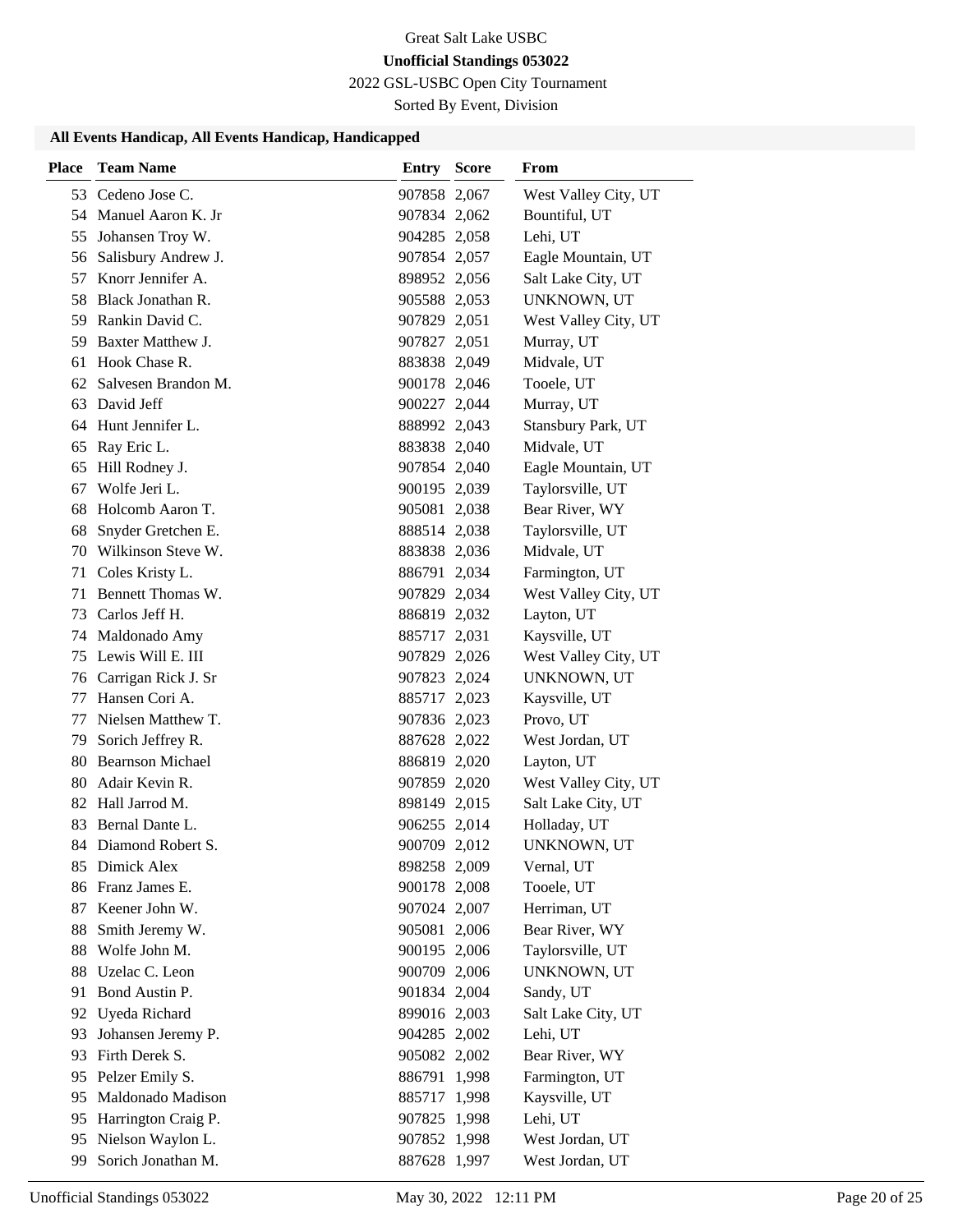2022 GSL-USBC Open City Tournament

Sorted By Event, Division

| Place | <b>Team Name</b>           | <b>Entry Score</b> | <b>From</b>          |
|-------|----------------------------|--------------------|----------------------|
|       | 100 Ramirez Helen M.       | 907858 1,996       | West Valley City, UT |
|       | 101 Jensen Trevor J.       | 901834 1,995       | Sandy, UT            |
|       | 102 Burgener Mary C.       | 886095 1,994       | Midvale, UT          |
|       | 103 Madrid Frank E.        | 907837 1,991       | Provo, UT            |
|       | 104 Smith Brandy P.        | 905080 1,985       | Bear River, WY       |
|       | 105 Smith Kaitlyn R.       | 905082 1,983       | Bear River, WY       |
|       | 105 Johansen Matt          | 904285 1,983       | Lehi, UT             |
|       | 107 Rees Clay B.           | 907825 1,980       | Lehi, UT             |
|       | 108 Maldonado Todd A.      | 885717 1,978       | Kaysville, UT        |
|       | 109 Kerr Shaelyn           | 907024 1,977       | Herriman, UT         |
|       | 109 Kidman Kyle F.         | 907823 1,977       | UNKNOWN, UT          |
|       | 111 Briggs Craig R.        | 904500 1,973       | UNKNOWN, UT          |
|       | 111 Steck Adam             | 904499 1,973       | UNKNOWN, UT          |
|       | 113 Behunin Norman E.      | 898258 1,971       | Vernal, UT           |
|       | 114 Salandi Patrick J.     | 907024 1,970       | Herriman, UT         |
|       | 115 Carlson Stephen D.     | 907851 1,963       | Salt Lake City, UT   |
|       | 116 Nolan Jordan J.        | 907827 1,962       | Murray, UT           |
|       | 116 Madrid Marnye A.       | 907837 1,962       | Provo, UT            |
|       | 116 Kay Kevin D.           | 901834 1,962       | Sandy, UT            |
|       | 119 Metzger Caleb W.       | 888993 1,961       | Stansbury Park, UT   |
|       | 119 Gonzales Jaren T.      | 907844 1,961       | Sandy, UT            |
|       | 121 Coulombe A.J.          | 888514 1,960       | Taylorsville, UT     |
|       | 122 Smith Brandon C.       | 907846 1,959       | Eagle Mountain, UT   |
|       | 123 Hunt Thomas M.         | 888992 1,956       | Stansbury Park, UT   |
|       | 124 Breckenridge Adam L.   | 886819 1,955       | Layton, UT           |
| 125   | Zipprich Keith J.          | 898258 1,952       | Vernal, UT           |
|       | 126 Uyeda Josh H.          | 899016 1,951       | Salt Lake City, UT   |
|       | 126 Pacheco Oscar          | 904285 1,951       | Lehi, UT             |
|       | 128 Weber Allen (Scott) S. | 907846 1,948       | Eagle Mountain, UT   |
|       | 128 Johnson Sanobi M.      | 907861 1,948       | West Valley City, UT |
|       | 128 Walkington Richard L.  | 903994 1,948       | West Jordan, UT      |
| 131   | Taylor Michael W.          | 907832 1,947       | Farmington, UT       |
|       | 132 Lee Luis               | 905588 1,943       | UNKNOWN, UT          |
|       | 133 Hadlock Brandon M.     | 907826 1,939       | Lake Point, UT       |
|       | 134 Atkinson Colby D.      | 907836 1,937       | Provo, UT            |
|       | 134 Newberry Dale R.       | 900227 1,937       | Murray, UT           |
|       | 136 Kerr Don D. Jr         | 907024 1,936       | Herriman, UT         |
|       | 136 Hinnen Ray C.          | 907850 1,936       | Fayette, UT          |
| 138   | Trawinski Gregg (LG) J.    | 907828 1,933       | Park City, UT        |
|       | 139 Nypower Joshua L.      | 907838 1,932       | Sandy, UT            |
|       | 140 Woodard Ryan           | 907824 1,930       | Orem, UT             |
| 140   | Briggs Scott L.            | 904499 1,930       | UNKNOWN, UT          |
|       | 142 Hall Mike C.           | 898149 1,929       | Salt Lake City, UT   |
|       | 143 Pendleton Cole L.      | 887628 1,926       | West Jordan, UT      |
|       | 143 Kruithof Griffin M.    | 907827 1,926       | Murray, UT           |
| 145   | Thomas William (Bryon) B.  | 900227 1,925       | Murray, UT           |
|       | 146 Turley Mark D.         | 907854 1,924       | Eagle Mountain, UT   |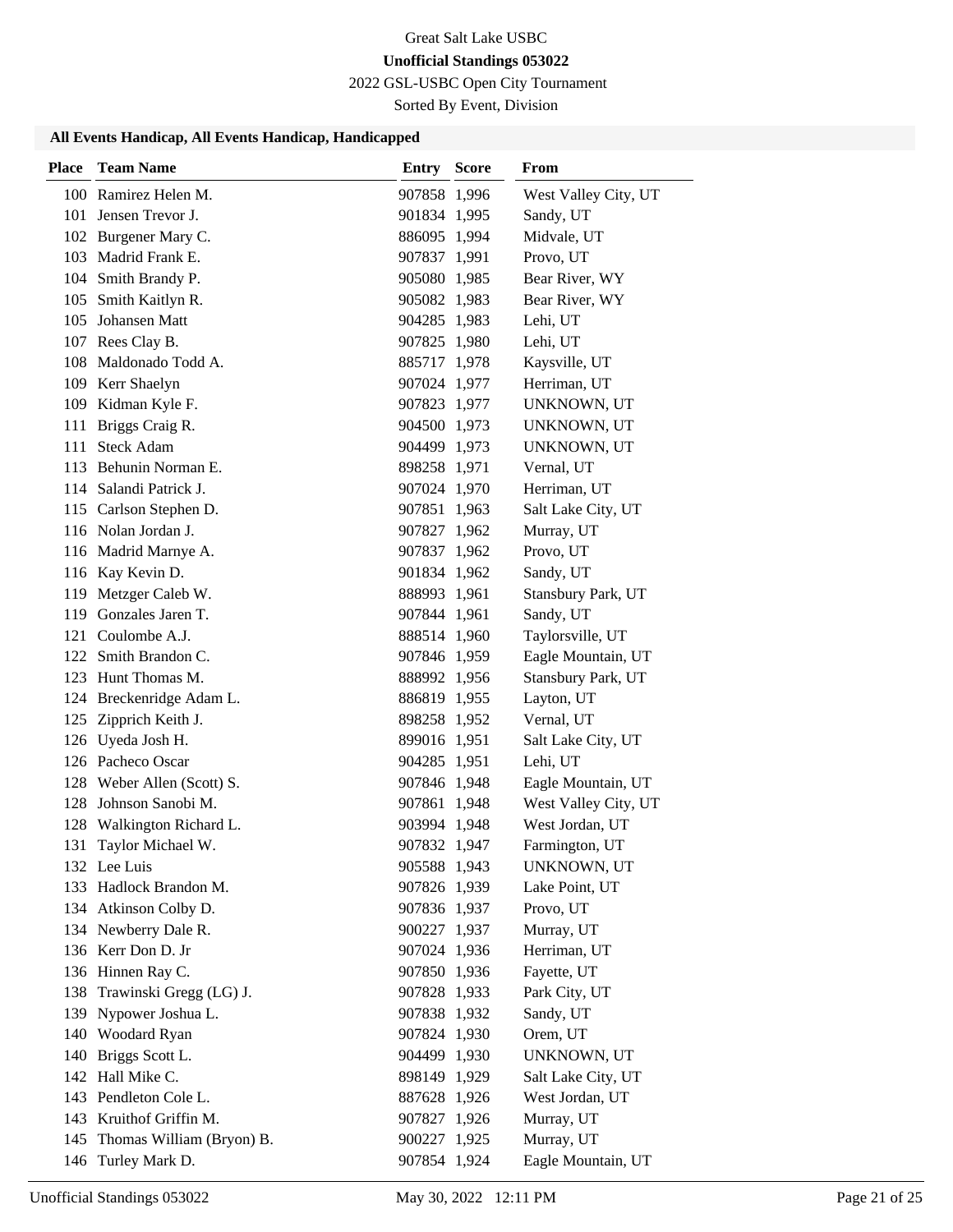2022 GSL-USBC Open City Tournament

Sorted By Event, Division

| <b>Place</b> | <b>Team Name</b>          | <b>Entry Score</b> | From                 |
|--------------|---------------------------|--------------------|----------------------|
|              | 147 Carlson Austin C.     | 907851 1,921       | Salt Lake City, UT   |
|              | 148 Revill Corey R.       | 907844 1,919       | Sandy, UT            |
|              | 148 Coates Jason M.       | 902494 1,919       | Vernal, UT           |
|              | 150 Brand Joan V.         | 886095 1,908       | Midvale, UT          |
|              | 150 Okumura Jaaycob D.    | 907861 1,908       | West Valley City, UT |
|              | 152 Huang Peter           | 888070 1,907       | West Jordan, UT      |
|              | 153 Black Steve C.        | 898149 1,904       | Salt Lake City, UT   |
|              | 153 Wood Jeremy J.        | 900227 1,904       | Murray, UT           |
|              | 153 Lee Peter I.          | 907846 1,904       | Eagle Mountain, UT   |
|              | 156 Hunt Arnie W.         | 889997 1,900       | Stansbury Park, UT   |
|              | 157 Hunt Taylor O.        | 889997 1,898       | Stansbury Park, UT   |
|              | 158 Moore Brent (Gus) E.  | 900228 1,894       | Murray, UT           |
|              | 159 Cassity John E.       | 889997 1,891       | Stansbury Park, UT   |
|              | 159 Briggs Camron R.      | 903994 1,891       | West Jordan, UT      |
|              | 159 Walters Adam J.       | 900709 1,891       | UNKNOWN, UT          |
|              | 162 Fernandez Den D.      | 888070 1,890       | West Jordan, UT      |
|              | 162 Willis Ryan D.        | 907827 1,890       | Murray, UT           |
|              | 164 Cantonwine Michael C. | 907858 1,889       | West Valley City, UT |
|              | 164 Carlson Brady C.      | 907851 1,889       | Salt Lake City, UT   |
|              | 164 Bills Tina C.         | 886791 1,889       | Farmington, UT       |
|              | 167 Sosnowski Peter A.    | 907828 1,888       | Park City, UT        |
|              | 168 Lund Randy R.         | 888070 1,885       | West Jordan, UT      |
|              | 169 Russell Tami L.       | 905080 1,884       | Bear River, WY       |
|              | 170 Baker Scott A.        | 900195 1,878       | Taylorsville, UT     |
| 171          | Johansen Jeffrey U.       | 904285 1,874       | Lehi, UT             |
|              | 172 Bond Robert P.        | 901834 1,871       | Sandy, UT            |
|              | 173 Bell Billy D.         | 900713 1,870       | Taylorsville, UT     |
|              | 174 Azevedo Anthony M.    | 902494 1,866       | Vernal, UT           |
|              | 174 Colledge Shaun M.     | 898952 1,866       | Salt Lake City, UT   |
|              | 176 Bernal Jordan S.      | 906255 1,864       | Holladay, UT         |
| 177          | Haymes Darrell D.         | 903268 1,859       | Salt Lake City, UT   |
|              | 178 Harthun Matthew R.    | 900228 1.854       | Murray, UT           |
|              | 179 Erickson Star         | 889997 1,851       | Stansbury Park, UT   |
|              | 180 Mundel Mark A.        | 898149 1,848       | Salt Lake City, UT   |
| 181          | Jensen John F.            | 886095 1,842       | Midvale, UT          |
|              | 182 Robles Rafael S. Sr   | 905081 1,837       | Bear River, WY       |
|              | 183 Ruoti Evan W.         | 900738 1,832       | West Valley City, UT |
|              | 184 Hinnin Charles        | 907850 1,831       | Fayette, UT          |
|              | 185 Girardo James E.      | 900713 1,815       | Taylorsville, UT     |
|              | 186 Parkin Neal R.        | 887628 1,811       | West Jordan, UT      |
|              | 187 Robles Vanessa M.     | 905082 1,806       | Bear River, WY       |
| 188          | Cooper Toby L.            | 886819 1,802       | Layton, UT           |
|              | 189 Williams Dale J.      | 900738 1,795       | West Valley City, UT |
|              | 189 Wiseman Norman L. Jr  | 907859 1,795       | West Valley City, UT |
|              | 191 Bills Kalee M.        | 886791 1,765       | Farmington, UT       |
|              | 192 Huggard Scott P.      | 907837 1,737       | Provo, UT            |
|              | 193 Kunkel Mindee P.      | 900228 1,729       | Murray, UT           |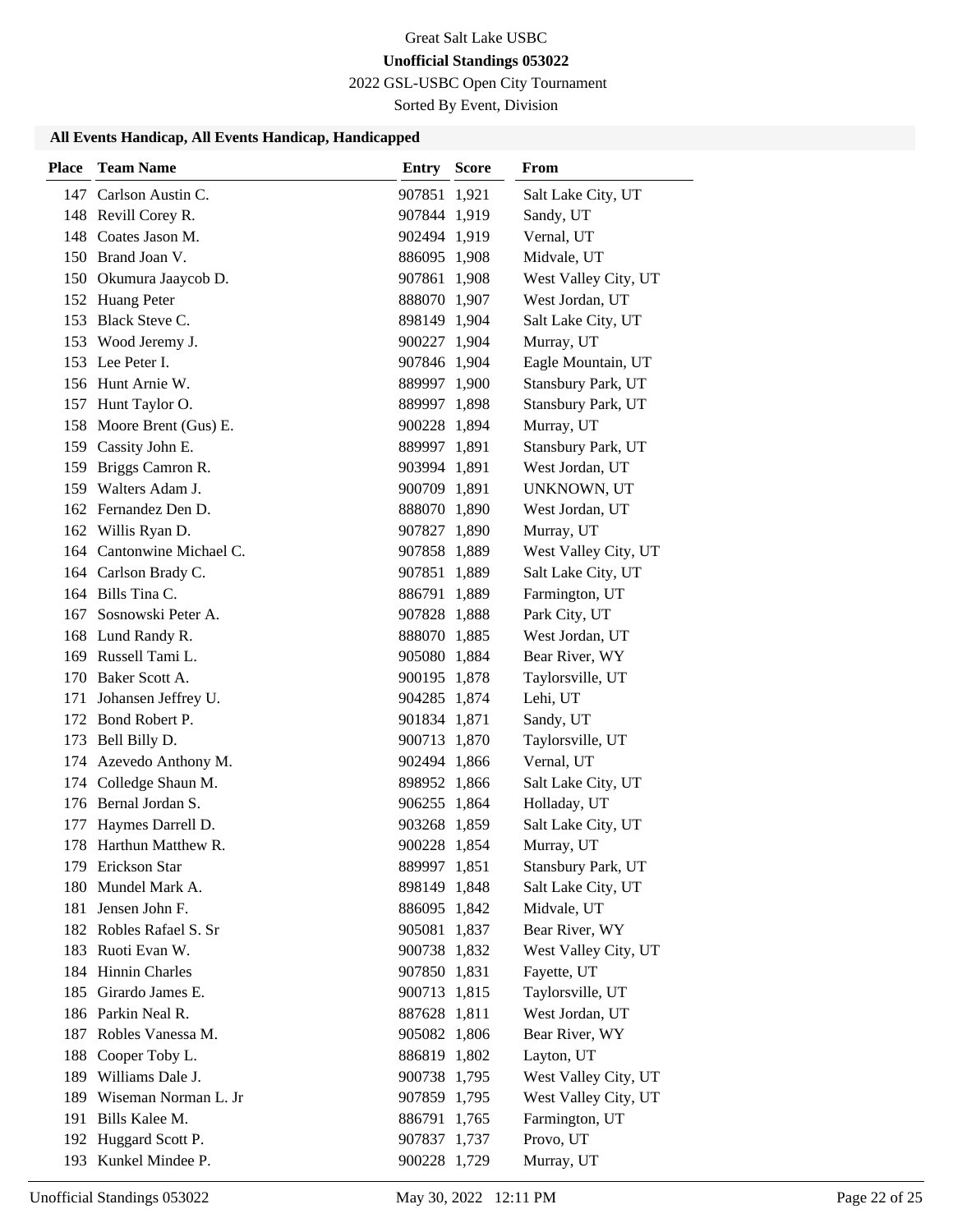2022 GSL-USBC Open City Tournament

Sorted By Event, Division

### **All Events Handicap, All Events Handicap, Handicapped**

| <b>Place</b> Team Name | Entry        | <b>Score</b> | <b>From</b>          |
|------------------------|--------------|--------------|----------------------|
| 194 Pobieglo Matt J.   | 907827 1,655 |              | Murray, UT           |
| 195 Hansen Preston J.  | 885717 1,629 |              | Kaysville, UT        |
| 196 Inciarte Maria L.  | 907841 1,434 |              | Draper, UT           |
| 197 Matthews Susan J.  | 907823 1,396 |              | UNKNOWN, UT          |
| 198 Patton Chris D.    | 907828 1,353 |              | Park City, UT        |
| 199 Hernandez Alex SR  | 907841 1,301 |              | Draper, UT           |
| 200 Sanchez Justin D.  | 900738 1,295 |              | West Valley City, UT |
| 201 Bennett Kory W.    | 889357 1,279 |              | West Valley City, UT |

### **All Events Scratch, All Events Scratch, Scratch**

| <b>Place</b> | <b>Team Name</b>               | <b>Entry Score</b> | From                 |
|--------------|--------------------------------|--------------------|----------------------|
|              | 1 Kloempken Steve              | 907830 2,195       | Pleasant View, UT    |
|              | 2 Clinaz Giorgio E.            | 902173 2,062       | Taylorsville, UT     |
|              | 3 Walker Christopher K.        | 907839 2,052       | West Jordon, UT      |
|              | 4 Woodard Riley                | 907824 2,041       | Orem, UT             |
| 5            | Miles Kendle J.                | 907830 2,028       | Pleasant View, UT    |
|              | 6 Draper Ron A.                | 900228 1,986       | Murray, UT           |
| 7            | Ray Eric L.                    | 883838 1,977       | Midvale, UT          |
| 8            | Kilgore Scott                  | 907846 1,969       | Eagle Mountain, UT   |
| 9            | Kesler Eddie L.                | 907851 1,968       | Salt Lake City, UT   |
|              | 10 Morrison Kyle A.            | 900738 1,962       | West Valley City, UT |
| 11           | Hayase-Fong Ken I.             | 907832 1,959       | Farmington, UT       |
|              | 12 Schmidt Keith A.            | 900713 1,956       | Taylorsville, UT     |
|              | 13 Haymes Jeramy S.            | 903268 1,943       | Salt Lake City, UT   |
|              | 14 David Jeff                  | 900227 1,924       | Murray, UT           |
|              | 15 Azevedo James (Isaac) I. Jr | 902494 1,905       | Vernal, UT           |
|              | 15 Hook Chase R.               | 883838 1,905       | Midvale, UT          |
|              | 17 Wareing Dustin T.           | 907839 1,901       | West Jordon, UT      |
| 18           | Sanchez April N.               | 888514 1,872       | Taylorsville, UT     |
|              | 19 Wilkinson Steve W.          | 883838 1,859       | Midvale, UT          |
|              | 20 Coles Kristy L.             | 886791 1,848       | Farmington, UT       |
| 21           | Warenski Avery R.              | 905082 1,847       | Bear River, WY       |
|              | 22 Connor Jeffery R.           | 907854 1,846       | Eagle Mountain, UT   |
| 23           | Woodard Ryan                   | 907824 1,843       | Orem, UT             |
| 24           | Adair Kevin R.                 | 907859 1,819       | West Valley City, UT |
|              | 25 Johansen Troy W.            | 904285 1,815       | Lehi, UT             |
|              | 26 Thomas William (Bryon) B.   | 900227 1,814       | Murray, UT           |
|              | 27 Morley Chris K.             | 907857 1,813       | Murray, UT           |
|              | 28 Nielson Waylon L.           | 907852 1,806       | West Jordan, UT      |
|              | 29 Redmond Scottie             | 902494 1,800       | Vernal, UT           |
|              | 30 Majors Kenneth G.           | 907848 1,798       | Centerville, UT      |
| 31           | Smith Brandon C.               | 907846 1,797       | Eagle Mountain, UT   |
|              | 32 Willis Ryan D.              | 907827 1,794       | Murray, UT           |
|              | 32 Rees Clay B.                | 907825 1,794       | Lehi, UT             |
| 34           | Wood Jeremy J.                 | 900227 1,793       | Murray, UT           |
| 35           | Diamond Robert S.              | 900709 1,787       | UNKNOWN, UT          |
|              | 35 Briggs Craig R.             | 904500 1,787       | UNKNOWN, UT          |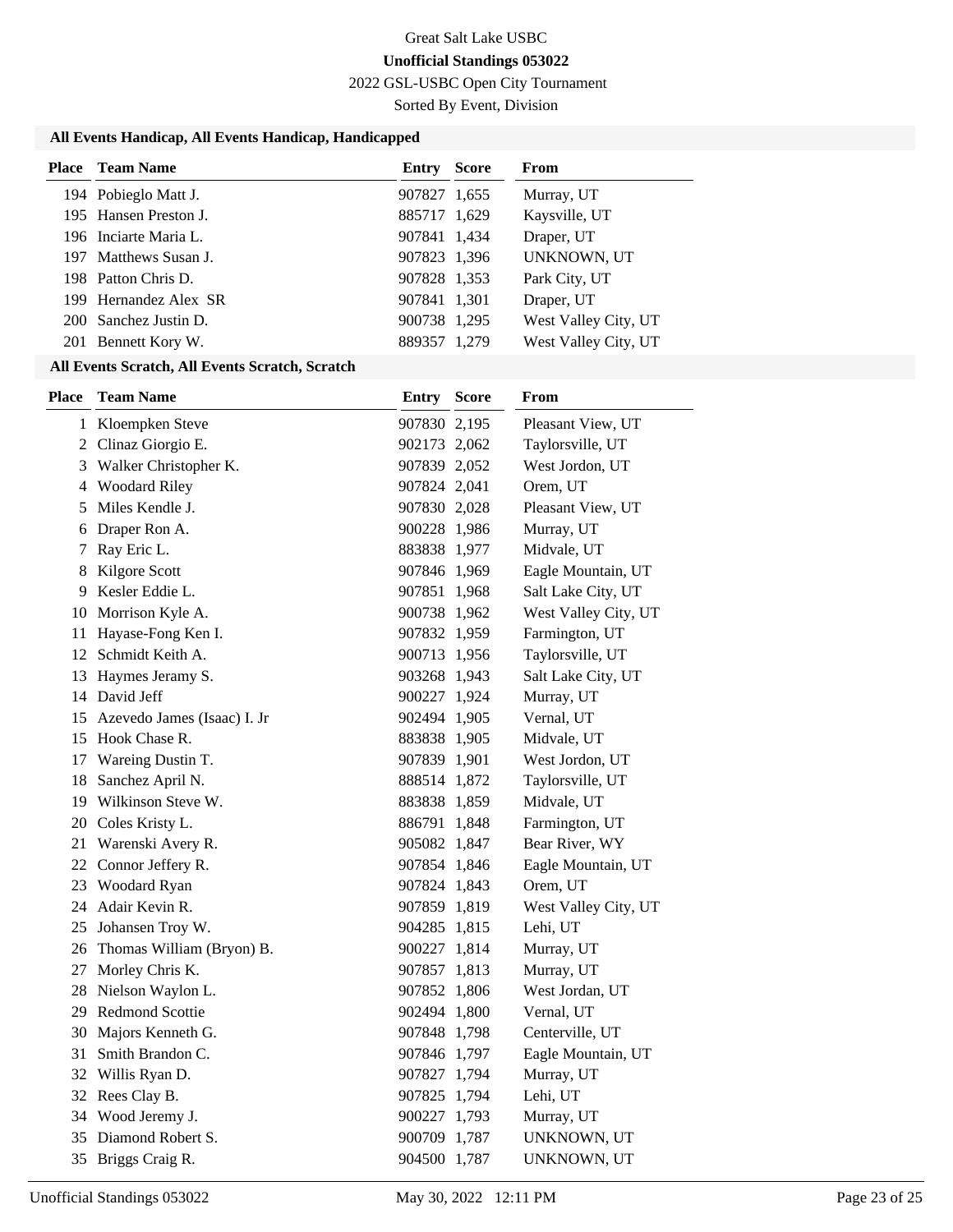2022 GSL-USBC Open City Tournament

Sorted By Event, Division

# **All Events Scratch, All Events Scratch, Scratch**

| <b>Place</b> | <b>Team Name</b>         | <b>Entry Score</b> | From                 |
|--------------|--------------------------|--------------------|----------------------|
|              | 37 Carlos Jeff H.        | 900713 1,774       | Taylorsville, UT     |
|              | 38 Bernal Dante L.       | 906255 1,771       | Holladay, UT         |
|              | 39 Nolan Jordan J.       | 907827 1,770       | Murray, UT           |
|              | 40 Coates Jason M.       | 902494 1,766       | Vernal, UT           |
| 41           | Harrington Craig P.      | 907825 1,764       | Lehi, UT             |
|              | 42 Breckenridge Adam L.  | 886819 1,763       | Layton, UT           |
| 43           | Walters Adam J.          | 900709 1,762       | UNKNOWN, UT          |
|              | 44 Nemelka Jefferson O.  | 907829 1,760       | West Valley City, UT |
| 45           | Trawinski Gregg (LG) J.  | 907828 1,741       | Park City, UT        |
|              | 46 Hall Mike C.          | 898149 1,737       | Salt Lake City, UT   |
| 47           | Coulombe A.J.            | 888514 1,735       | Taylorsville, UT     |
|              | 48 Walkington Richard L. | 903994 1,732       | West Jordan, UT      |
| 49           | Harthun Matthew R.       | 900228 1,725       | Murray, UT           |
|              | 50 Rees Elizabeth A.     | 907825 1,722       | Lehi, UT             |
|              | 51 Bearnson Michael      | 886819 1,714       | Layton, UT           |
|              | 52 Johansen Jeffrey U.   | 904285 1,712       | Lehi, UT             |
| 53           | Kruithof Griffin M.      | 907827 1,710       | Murray, UT           |
| 54           | Nypower Joshua L.        | 907838 1,707       | Sandy, UT            |
|              | 55 Azevedo Anthony M.    | 902494 1,698       | Vernal, UT           |
|              | 56 Jensen Trevor J.      | 901834 1,689       | Sandy, UT            |
| 57           | Newberry Dale R.         | 900227 1,688       | Murray, UT           |
| 58           | Carlson Stephen D.       | 907851 1,681       | Salt Lake City, UT   |
|              | 59 Bond Robert P.        | 901834 1,679       | Sandy, UT            |
| 59           | Black Steve C.           | 898149 1,679       | Salt Lake City, UT   |
| 61           | Ruoti Evan W.            | 900738 1,670       | West Valley City, UT |
| 61           | Taylor Michael W.        | 907832 1,670       | Farmington, UT       |
| 63           | Hall Jarrod M.           | 898149 1,652       | Salt Lake City, UT   |
| 64           | Carrigan Rick J. Sr      | 907823 1,646       | UNKNOWN, UT          |
|              | 64 Lee Peter I.          | 907846 1,646       | Eagle Mountain, UT   |
| 66           | Briggs Camron R.         | 903994 1,642       | West Jordan, UT      |
| 67           | Kay Kevin D.             | 901834 1,638       | Sandy, UT            |
| 68           | Moore Brent (Gus) E.     | 900228 1,636       | Murray, UT           |
|              | 69 Revill Corey R.       | 907844 1,628       | Sandy, UT            |
| 70           | Bell Billy D.            | 900713 1,627       | Taylorsville, UT     |
| 71           | Bond Austin P.           | 901834 1,626       | Sandy, UT            |
|              | 72 Williams Dale J.      | 900738 1,618       | West Valley City, UT |
| 73           | Mundel Mark A.           | 898149 1,614       | Salt Lake City, UT   |
| 74           | Robles Rafael S. Sr      | 905081 1,612       | Bear River, WY       |
| 75           | Russell Tami L.          | 905080 1,611       | Bear River, WY       |
| 76           | Girardo James E.         | 900713 1,605       | Taylorsville, UT     |
| 77           | Baxter Matthew J.        | 907827 1,598       | Murray, UT           |
| 78           | Sosnowski Peter A.       | 907828 1,597       | Park City, UT        |
| 79           | Hansen Cori A.           | 885717 1,594       | Kaysville, UT        |
| 80           | Carlson Austin C.        | 907851 1,591       | Salt Lake City, UT   |
| 81           | Smith Brandy P.          | 905080 1,589       | Bear River, WY       |
| 82           | Hunt Arnie W.            | 889997 1,576       | Stansbury Park, UT   |
|              | 83 Franz James E.        | 900178 1,573       | Tooele, UT           |